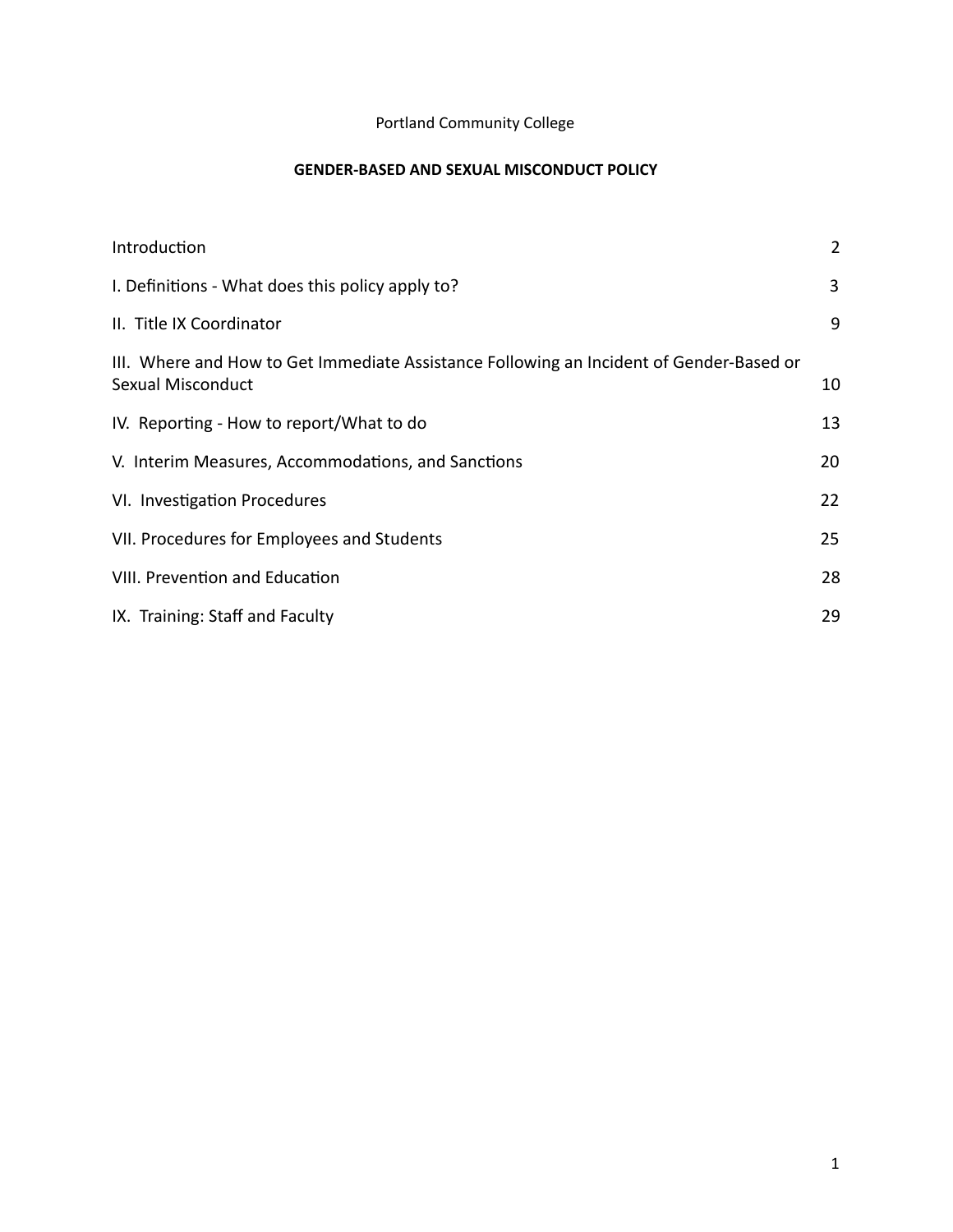# <span id="page-1-0"></span>**Introduction**

Portland Community College (PCC) students and employees, as well as guests and visitors, have the right to be free from all forms of discrimination based on sex, gender, gender expression, actual or perceived gender identity or sexual orientation, gender identity and sex-based discrimination, examples of which can include acts of sexual violence, sexual harassment, domestic violence, dating violence, and stalking. All members of the College community are expected to conduct themselves in a manner that does not infringe upon the rights of others. The College does not tolerate gender-based or sexual misconduct. When an allegation of gender-based or sexual misconduct is brought to an appropriate PCC official's attention and a Respondent is found to have violated this policy, serious sanctions will be used to reasonably ensure that such actions are never repeated. This policy has been developed to reaffirm these principles and to provide recourse for those individuals whose rights have been violated. This policy is intended to define community expectations and establish a mechanism for determining when those expectations have been violated.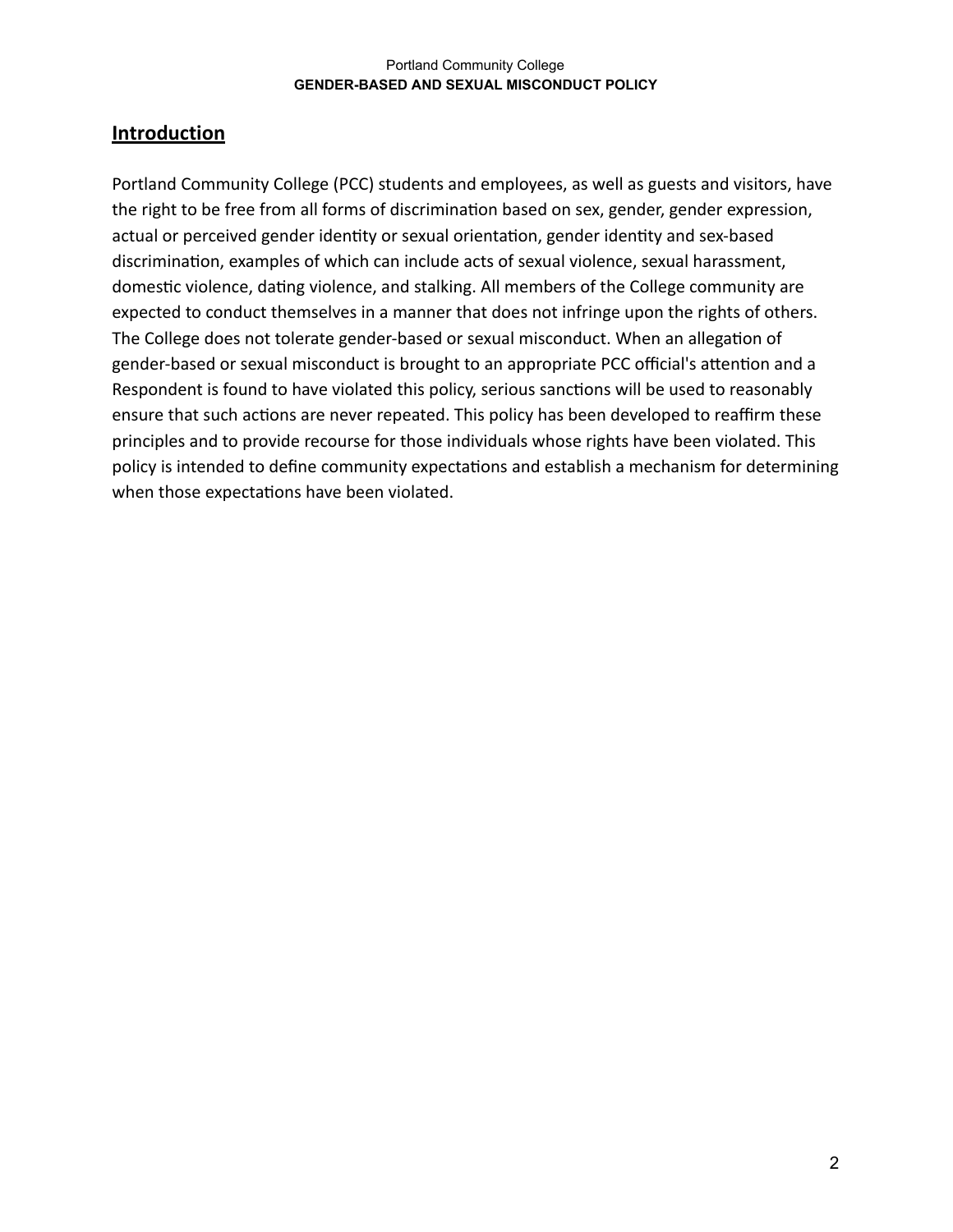# <span id="page-2-0"></span>**I. Definitions - What does this policy apply to?**

The policy applies to all PCC community members, including students, faculty, administrators, staff, volunteers, vendors, independent contractors, visitors and any individuals regularly or temporarily employed, studying, visiting, conducting business or having any official capacity with the College or on College property. This policy is intended to protect and guide individuals who have been affected by sexual harassment, sexual violence, stalking or intimate partner violence, or discrimination based on actual or perceived sexual orientation, gender identity or expression, whether as a Reporting Party or a Respondent, and to provide fair and equitable procedures for investigation and resolution of reports.

All PCC community members are required to follow College policies and local, state, and federal law. This policy applies to conduct occurring on PCC property or at College-sanctioned events or programs that take place off campus, including study abroad and internship programs. In situations in which both the Reporting Party and Respondent are members of the PCC community, this policy will apply, regardless of the location of the incident. In particular, off campus conduct that is likely to have a substantial adverse effect on, or poses a threat of danger to any member of the PCC community, is covered under this policy.

A Reporting Party is encouraged to report misconduct regardless of where the incident occurred or who committed it. Even if the College does not have jurisdiction over the Respondent, the College will still take prompt action to provide for the safety and well-being of the Reporting Party and the broader campus community.

When used in this policy, the term "Reporting Party" refers to the individual who identifies themselves as being a victim or survivor of sexual harassment, sexual violence, stalking or intimate partner violence, or discrimination based on actual or perceived sexual orientation, gender identity or expression. The term "Respondent" refers to the individual who has been accused of prohibited conduct under this policy.

When used in this policy, "consent" must be informed, voluntary, and mutual, and can be withdrawn at any time. There is no consent when there is force, expressed or implied, or when coercion, intimidation, threat, or duress is used. Whether a person has taken advantage of a position of influence over another person may be a factor in determining consent. Silence or absence of resistance does not imply consent. Past consent to sexual activity with another person does not imply ongoing future consent with that person or consent to that same sexual activity with another person. If a person is mentally or physically incapacitated or impaired so that such person cannot understand the fact, nature, or extent of the sexual situation, there is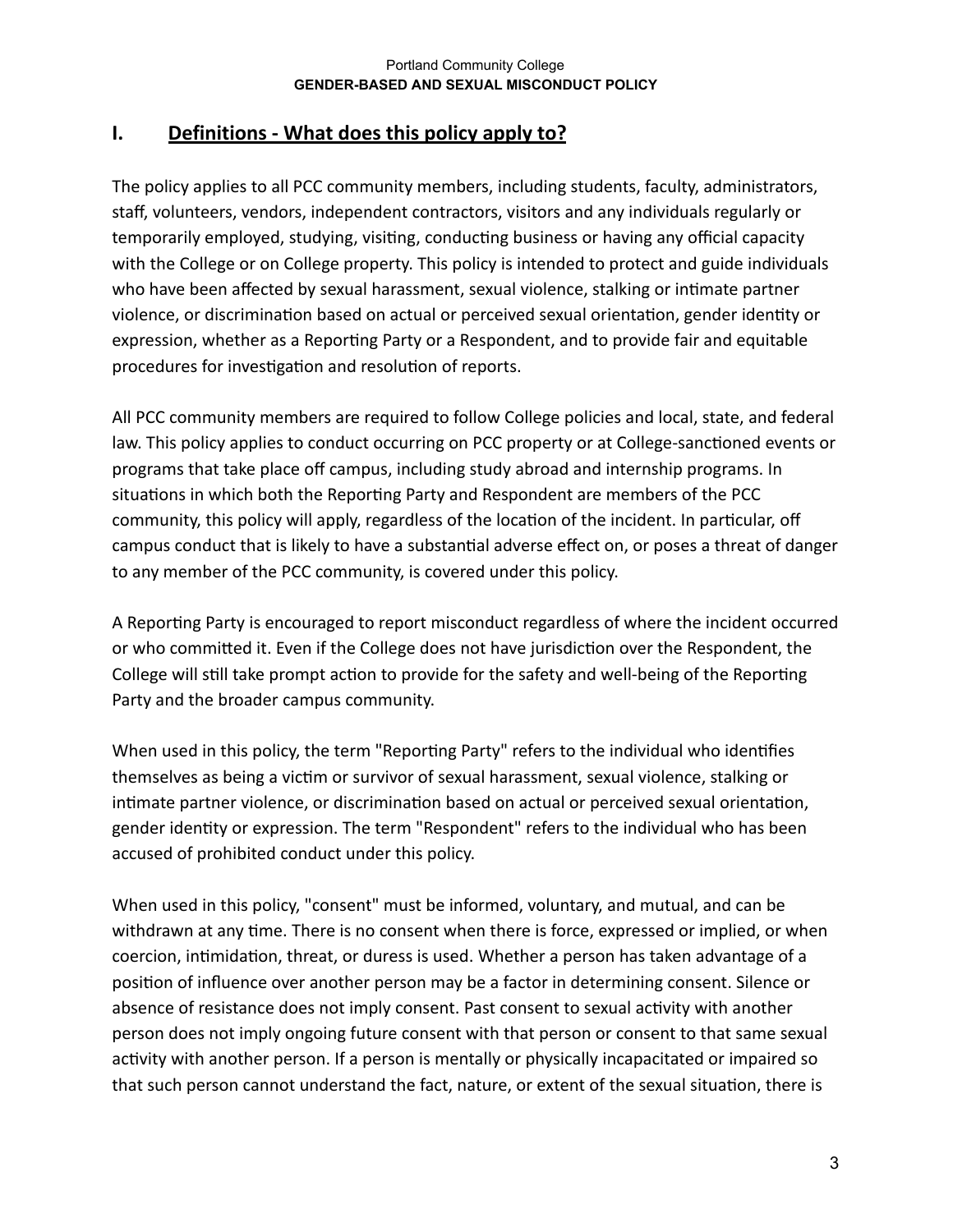no consent; this includes impairment or incapacitation due to alcohol or drug consumption that meets this standard, or being asleep or unconscious.

When used in this policy, "student" means an individual enrolled in any type of class or course at PCC that is not considered a continuing education, community education or contracted non-credit workforce training course any time within the past two years. The two year mark is to be measured as the time between the alleged misconduct violation and the student's enrollment at PCC. Minor students are subject to this policy, although PCC will take additional steps on a case by case basis to ensure that the particular needs of minor students are being met throughout a given misconduct process.

Continuing education, community education and contracted non-credit workforce participants will receive protection under federal and state law and guidance, but may not be subject to the same training requirements as students.

When used in this policy, "continuing education participant" means an individual enrolled in a continuing education class. A continuing education class is defined as such by the PCC course schedule or online course offerings.

When used in this policy, "community education participant" means an individual enrolled in a community education class. A community education class is defined as such by the PCC course schedule or online course offerings.

When used in this policy, "contracted non-credit workforce participant" means an individual enrolled in a non-credit workforce training course and/or receiving college workforce services through a contract with a partner agency such as Department of Human Services or Department of Corrections.

When used in this policy, the phrase "gender-based or sexual misconduct" includes, but is not limited to:

**Sexual harassment** : Conduct that is sexual in nature, is unwelcome, and that either (1) denies or limits an individual's ability to participate in or benefit from the College's educational programs; (2) creates a hostile, intimidating, or offensive working environment<sup>1</sup>; or (3)

<sup>1</sup>Examples of Harassment include but are not limited to:

 $\triangleright$  A professor insists that a student have sex with them in exchange for a good grade. This is harassment regardless of whether the student accedes to the request.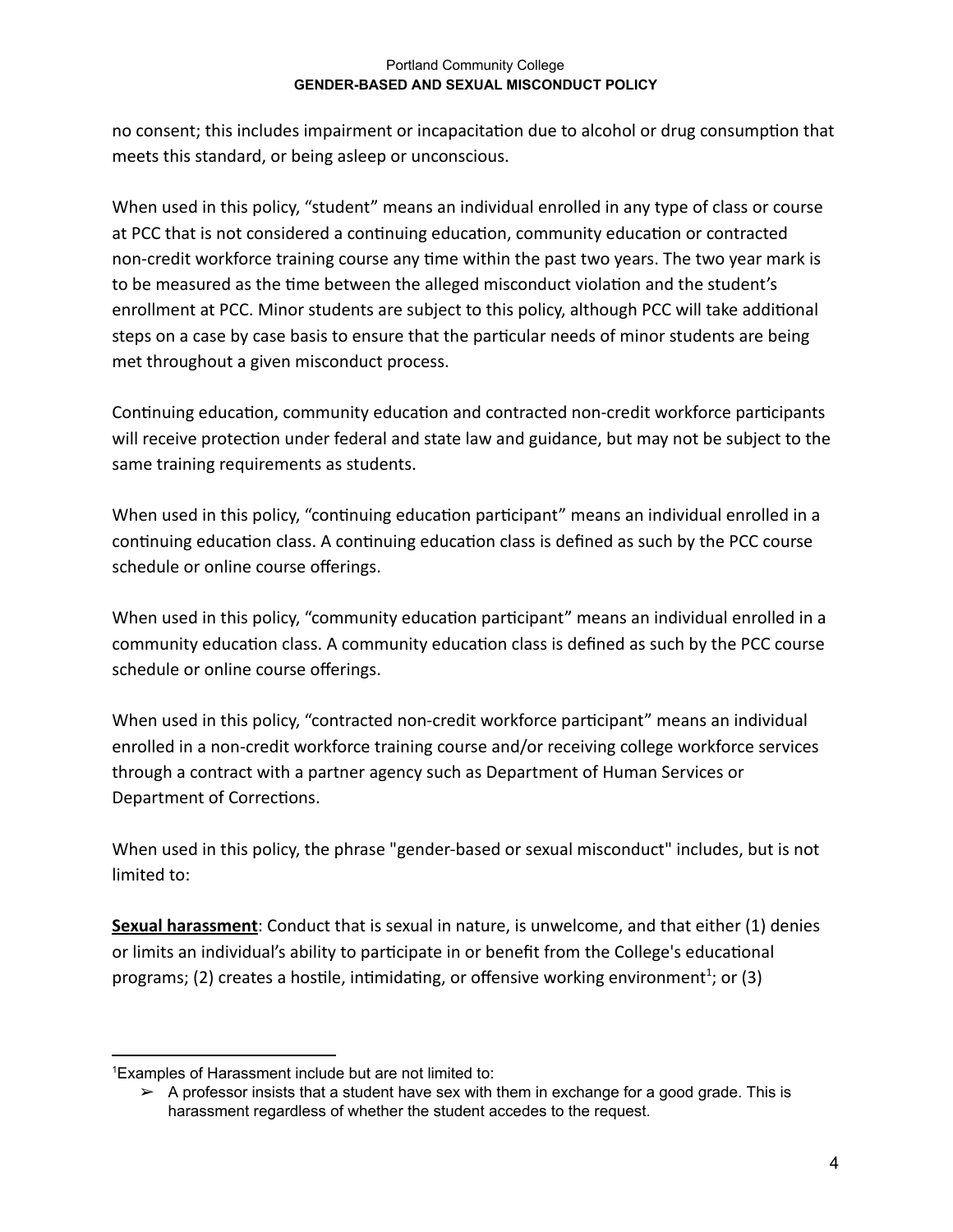submission to or rejection of such conduct is used as a basis for employment, salary, or other benefit changes affecting an employee or academic decisions affecting a student.

Examples include: an attempt to coerce an unwilling person into a sexual relationship; to repeatedly subject a person to egregious, unwelcome sexual attention; to punish a refusal to comply with a sexually based request; to condition a benefit on submitting to sexual advances; sexual violence; intimate partner violence, stalking; gender-based bullying<sup>2</sup>.

**Retaliation:** Any adverse treatment (beyond a slight or annoyance) that is taken because a person engaged in protected activity (e.g., opposing discriminatory practices, filing a discrimination or discriminatory harassment complaint, or participating in an investigation, conduct process, or an attempt at resolution, etc.) or for the purpose of interfering with right or privilege granted under anti-discrimination laws.

## **Non-consensual sexual contact** :

- Any intentional sexual touching;
- however slight;
- with any object;
- by a person of any gender upon a person of any gender;
- $\bullet$  that is without consent and/or by force<sup>3</sup>.

 $\geq$  Explicit sexual pictures are displayed in a professor's office.

 $\triangleright$  An ex-girlfriend widely spreads false stories about her sex life with her former boyfriend to the clear discomfort of the boyfriend, turning him into a social pariah on campus.

 $\triangleright$  Male students take to calling a particular brunette student "Monica" because of her resemblance to Monica Lewinsky. Soon, everyone adopts this nickname for her and she is the target of relentless remarks about cigars, the president, "sexual relations," and Weight Watchers.

 $\triangleright$  A student grabs another student by the hair, then grabs her breast and put his mouth on it.

 $\triangleright$  A transgender student is using the men's locker room when another male student exclaims, "I'm gonna prove you're really a girl!" and tries to remove his towel so as to expose his genitals.

<sup>2</sup> These offenses are referenced and incorporated within sexual harassment, but also broken-out as stand-alone offenses, below.

<sup>3</sup> The use of force is not "worse" than the subjective experience of violation of someone who has sex without consent. However, the use of physical force constitutes a stand-alone non-sexual offense, as well, as it is our expectation that those who use physical force (restrict, battery, etc.) would face not just the sexual misconduct charge, but charges under the code for the additional assaultive behavior.

 $\triangleright$  An individual repeatedly sends sexually oriented jokes around on an email list they created, even when asked to stop, causing one recipient to avoid the sender on campus and in a student activity in which the student participates.

 $\triangleright$  Two supervisors frequently 'rate' several employees' bodies and sex appeal, commenting suggestively about their clothing and appearance.

 $\triangleright$  A professor engages students in discussions in class about their past sexual experiences, yet the conversation is not in any way germane to the subject matter of the class. They probe for explicit details, and demands that students answer, though they are clearly uncomfortable and hesitant.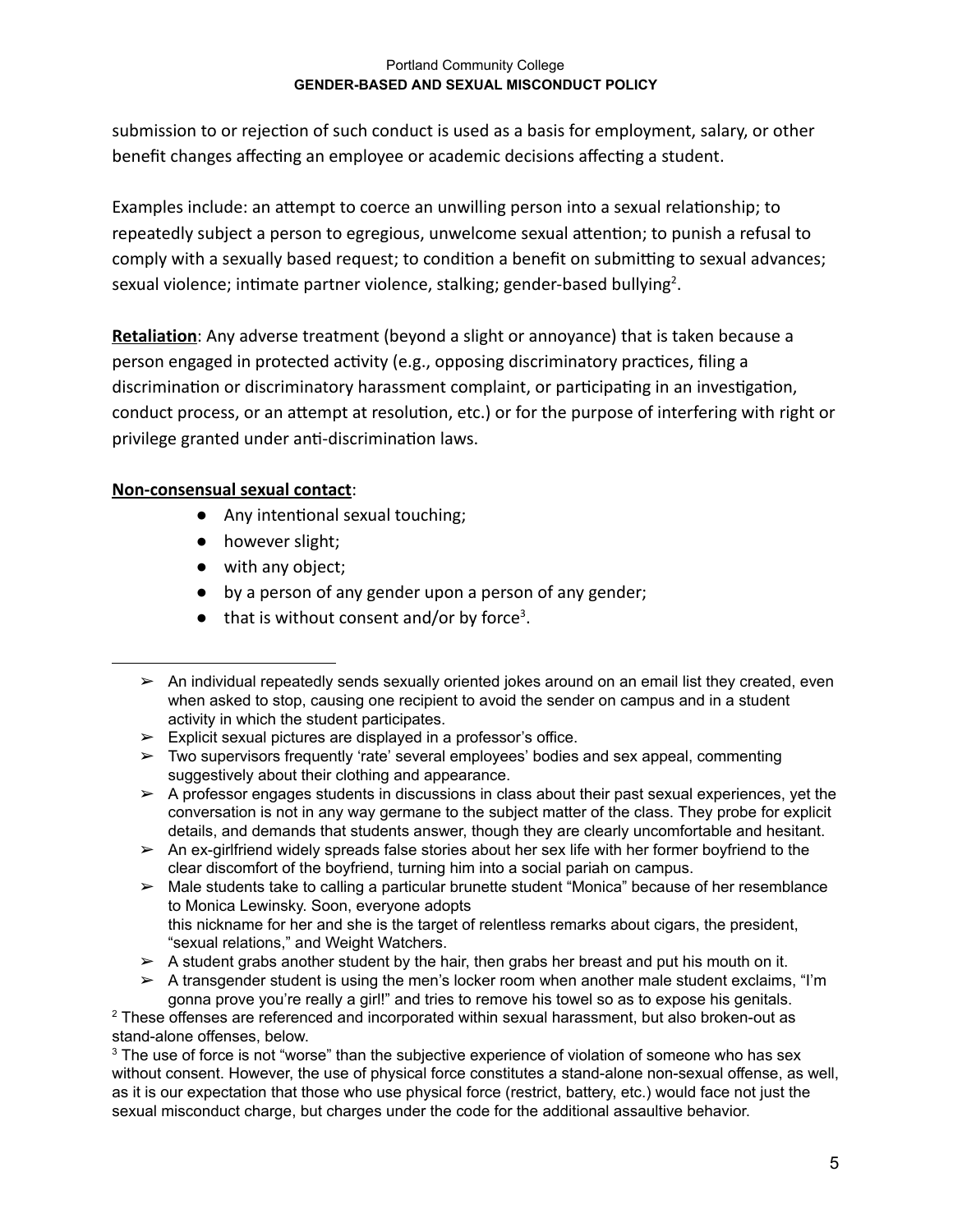**Sexual Contact** includes: intentional contact with the breasts, buttock, groin, or genitals, or touching another with any of these body parts, or making another touch you or themselves with or on any of these body parts; any intentional bodily contact of a sexual manner, though not involving contact with/of/by breasts, buttocks, groin, genitals, mouth or other orifice.

## **Non-consensual sexual intercourse** :

- Any sexual intercourse;
- however slight;
- with any object;
- by a person of any gender upon a person of any gender;
- $\bullet$  that is without consent and/or by force<sup>4</sup>.

**Intercourse** includes: vaginal penetration by a penis, object, tongue, or finger; anal penetration by a penis, object, tongue, or finger; and oral copulation (mouth to genital contact or genital to mouth contact), no matter how slight the penetration or contact.

**Sexual exploitation** occurs when an individual takes non-consensual or abusive sexual advantage of another for their own advantage or benefit, or to benefit or advantage anyone other than the one being exploited, and that behavior does not otherwise constitute one of other sexual misconduct offenses. Examples of sexual exploitation include, but are not limited to:

- Invasion of sexual privacy;
- Prostituting another individual;
- Non-consensual video or audio-taping of sexual activity;
- Going beyond the boundaries of consent (such as letting your friends hide in the closet to watch you having consensual sex);
- Engaging in voyeurism;
- Knowingly transmitting an STI or HIV to another individual;
- Exposing one's genitals in non-consensual circumstances; inducing another to expose their genitals;
- Sexually-based stalking and/or bullying may also be forms of sexual exploitation

**Domestic violence** includes asserted violent misdemeanor and felony offenses committed by the victim's current or former spouse, current or former cohabitant, person similarly

<sup>4</sup> The use of force is not "worse" than the subjective experience of violation of someone who has sex without consent. However, the use of physical force constitutes a stand-alone non-sexual offense, as well, as it is our expectation that those who use physical force (restrict, battery, etc.) would face not just the sexual misconduct charge, but charges under the code for the additional assaultive behavior.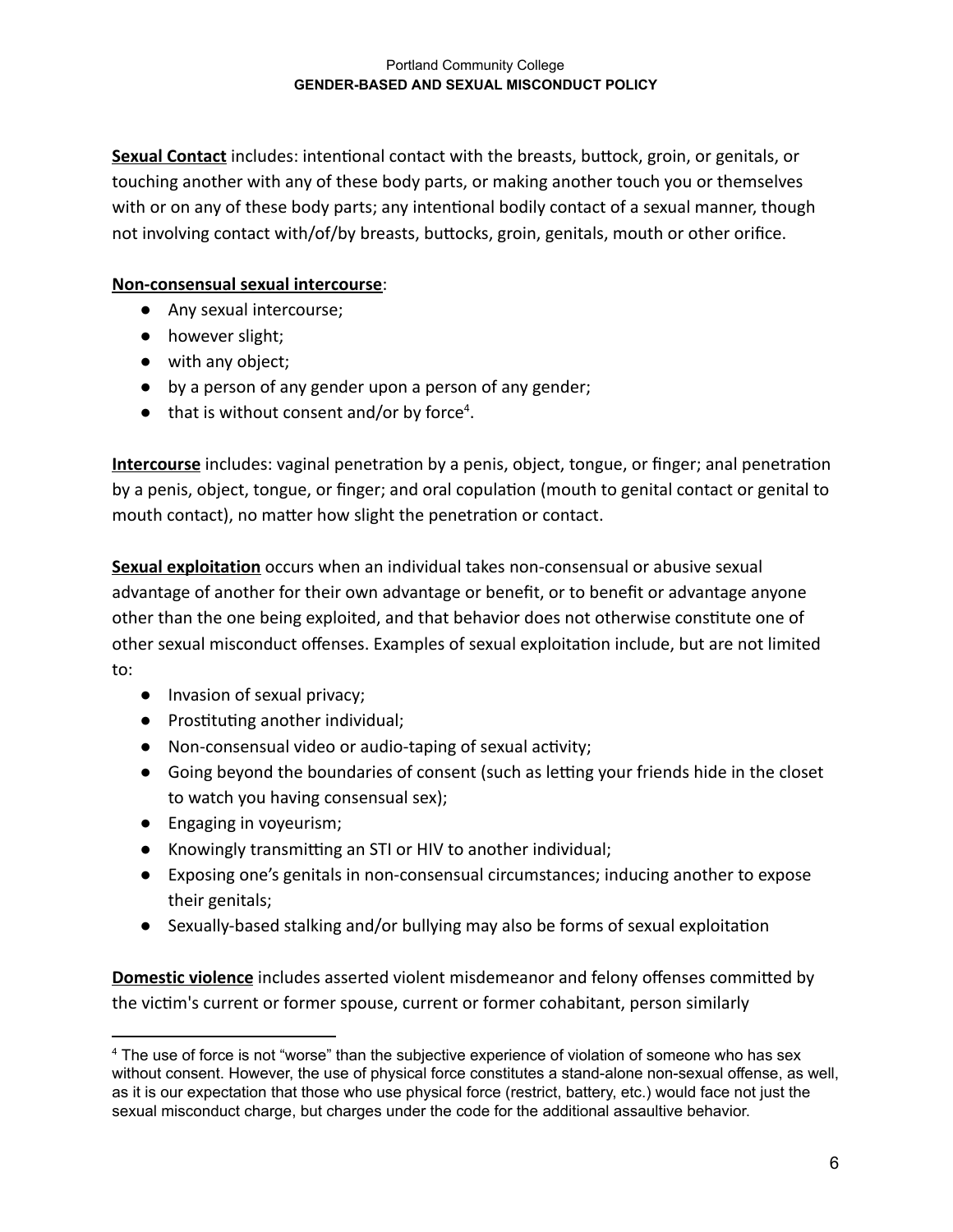situated under domestic or family violence law, or anyone else protected under domestic or family violence law

**Dating violence:** Violence by a person who has been in a romantic or intimate relationship with the victim. Whether there was such relationship will be gauged by its length, type, and frequency of interaction.

## **Stalking** :

- A. An intentional course of conduct directed at a specific person on the basis of actual or perceived sex, gender, gender identity or gender expression that is unwelcome and would cause a reasonable person to feel fear.
- B. Repetitive and menacing contact with another person on the basis of sex, gender, gender identy or gender expression. Such contact includes, but is not limited to, pursuing, following, harassing via telephone or online communication, giving unwanted gifts, surveilling, or interfering with the safety of another.

**Intimidation** : Words or conduct that places the vicm in reasonable fear of bodily harm. Intimidation can be defined as an implied threat, e.g., "If you sleep with me, I will invite you to a party."

**Incapacitation**: An individual lacks the ability to make informed, rational judgments and cannot consent to sexual activity. Incapacitation is defined as the inability, temporarily or permanently, to give consent because the individual is mentally and/or physically helpless, asleep, unconscious, or unaware that sexual activity is occurring.

Incapacitation may result from the use of alcohol and/or drugs. Incapacitation is a state beyond drunkenness or intoxication. The impact of alcohol and other drugs varies from person to person; however, warning signs that a person may be approaching incapacitation may include slurred speech, vomiting, unsteady gait, odor of alcohol, combativeness, or emotional volatility.

Evaluating incapacitation requires an assessment of how the consumption of alcohol and/or drugs affects an individual's:

- Decision-making ability;
- Awareness of consequences;
- Ability to make informed judgments; or
- Capacity to appreciate the nature and the quality of the act.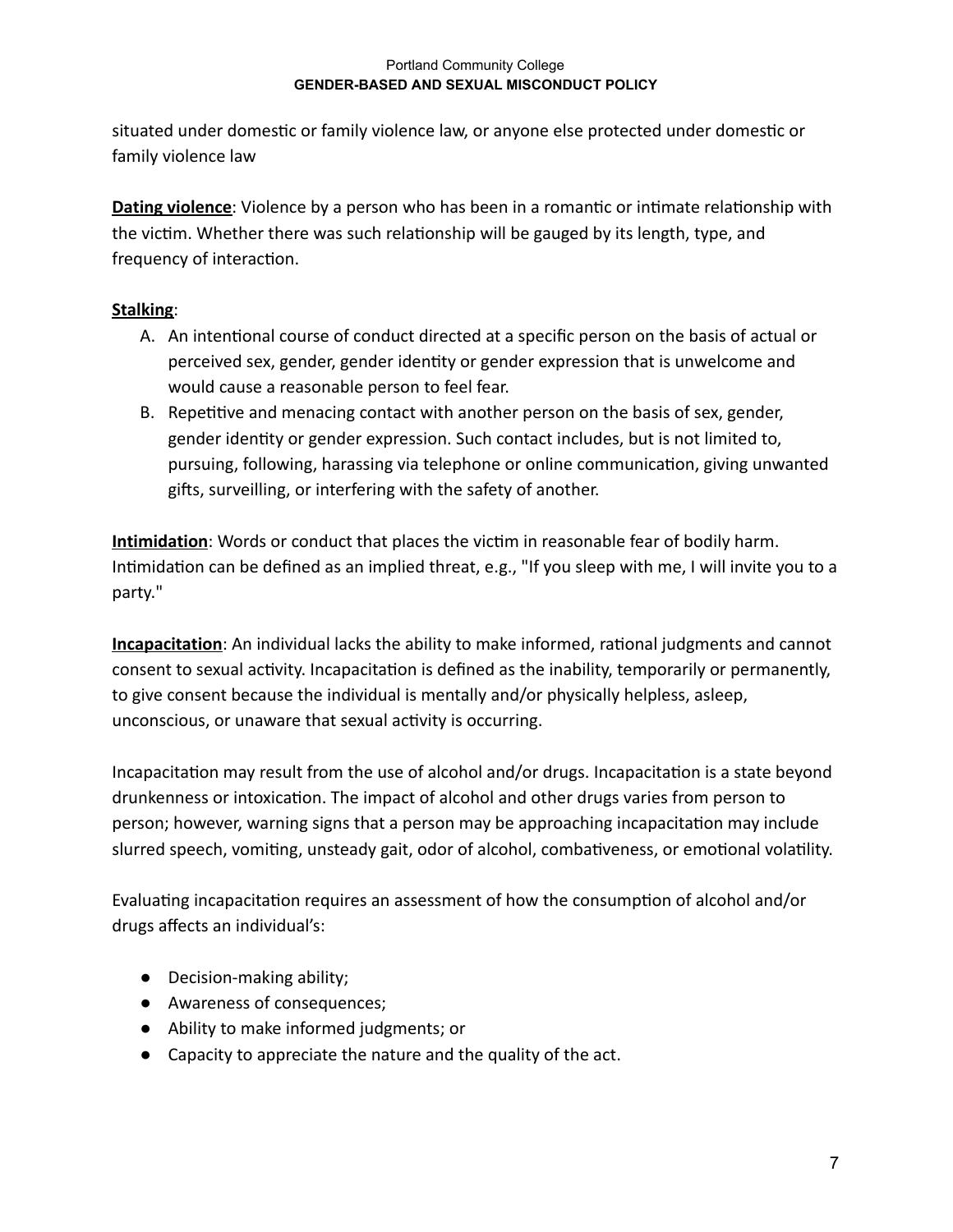Evaluating incapacitation also requires an assessment of whether a Respondent should have been aware of the Reporting Party's incapacitation based on objectively and reasonably apparent indications of impairment when viewed from the perspective of a sober, reasonable person in the Respondent's position.

**Sexual assault** is actual or attempted sexual contact with another person without that person's consent. Sexual assault includes, but is not limited to:

- intentional touching of another person's intimate parts without that person's consent;
- other intentional sexual contact with another person without that person's consent;
- coercing, forcing, or attempting to coerce or force a person to touch another person's intimate parts without that person's consent;
- $\bullet$  rape, which is penetration, no matter how slight, of (1) the vagina or anus of a person by any body part of another person or by an object, or (2) the mouth of a person by a sex organ of another person, without that person's consent.

**Intimate Partner Violence** (IPV) occurs when a current or former intimate partner uses or threatens physical or sexual violence. IPV also may take the form of a pattern of behavior that seeks to establish power and control by causing fear of physical or sexual violence. Stalking may also constitute IPV.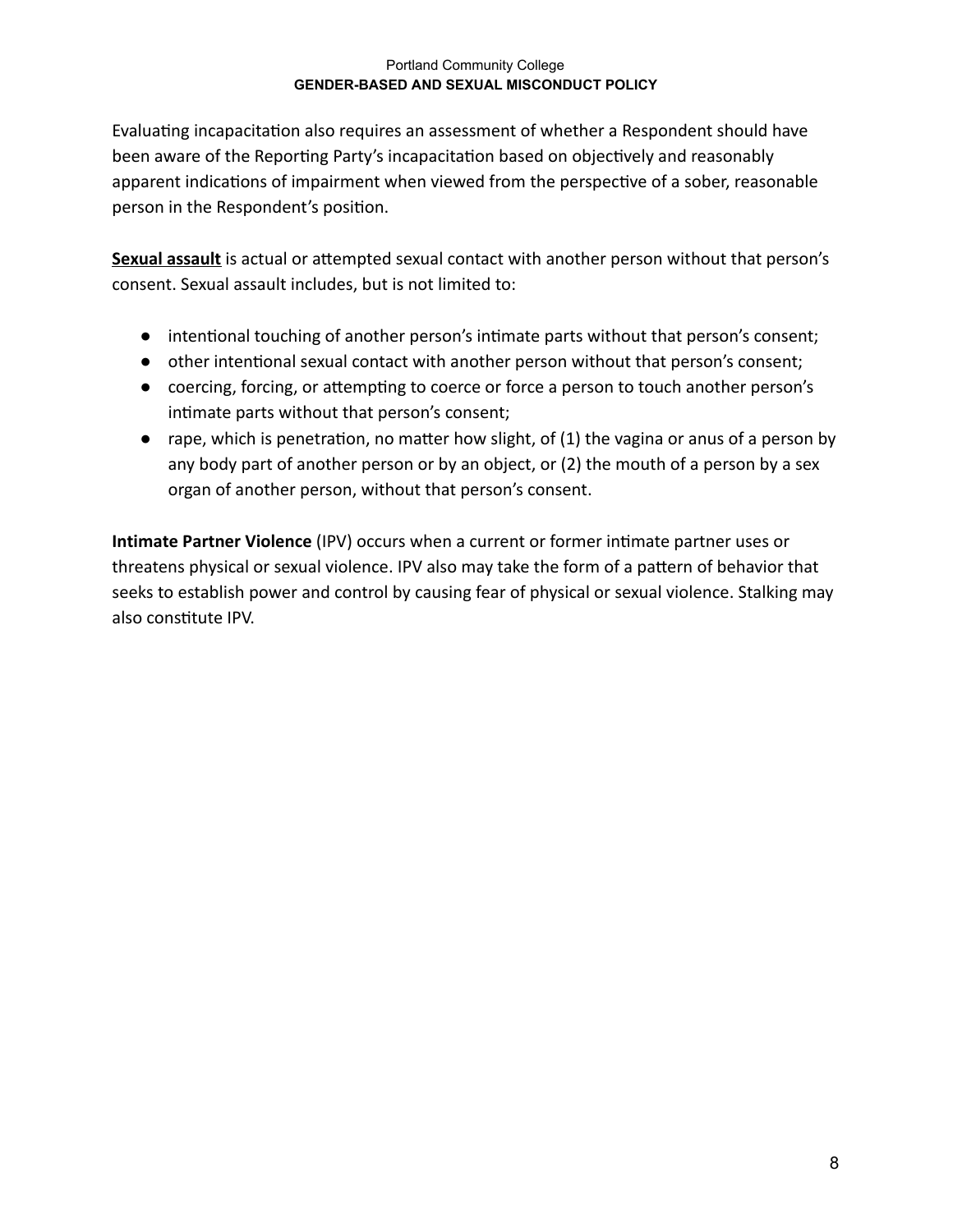# <span id="page-8-0"></span>**II. Title IX Coordinator**

Portland Community College's (PCC) Title IX coordinator is the Director of the Office of Equity and Inclusion. The PCC Title IX Coordinator ensures that PCC faculty, staff, and students are aware of their legal rights under Title IX. The coordinator also works to ensure that PCC complies with Title IX.

The Title IX Coordinator will be informed of all complaints or reports of violations of this policy, and oversees the College's centralized response to ensure compliance with Title IX. The Title IX Coordinator's activities include, but are not limited to:

- Communicating with all members of the College community regarding Title IX and providing information about how individuals may access their rights;
- Reviewing applicable College policies to ensure institutional compliance with Title IX and The Violence Against Women Act ("VAWA");
- Monitoring the College's administration of its own applicable policies, including record keeping, timeframes, and other procedural requirements;
- Conducting training regarding Title IX and prohibited conduct defined in this policy; and
- Responding to any complaint or report regarding conduct that violates this policy. In this capacity, the Title IX Coordinator oversees the investigation and resolution of such alleged misconduct, directs the provision of any remedial measures, and monitors the administration of any related appeal.
- The Title IX Coordinator may delegate responsibilities under this policy to designated administrators, who will be appropriately trained.

The Title IX Co-coordinators' contact information is as follows:

| <b>Tricia Brand</b>                  | Alexander Baldino                   |
|--------------------------------------|-------------------------------------|
| Chief Diversity Officer and Title IX | Director of Compliance and Title IX |
| Co-Coordinator                       | Co-Coordinator                      |
| 722 SW 2nd Ave                       | 722 SW 2nd Ave                      |
| Portland, OR 97204                   | Portland, OR 97204                  |
| tricia.brand@pcc.edu                 | alex.baldino@pcc.edu                |
| (971) 722-5840                       | (971) 722-5840                      |
|                                      |                                     |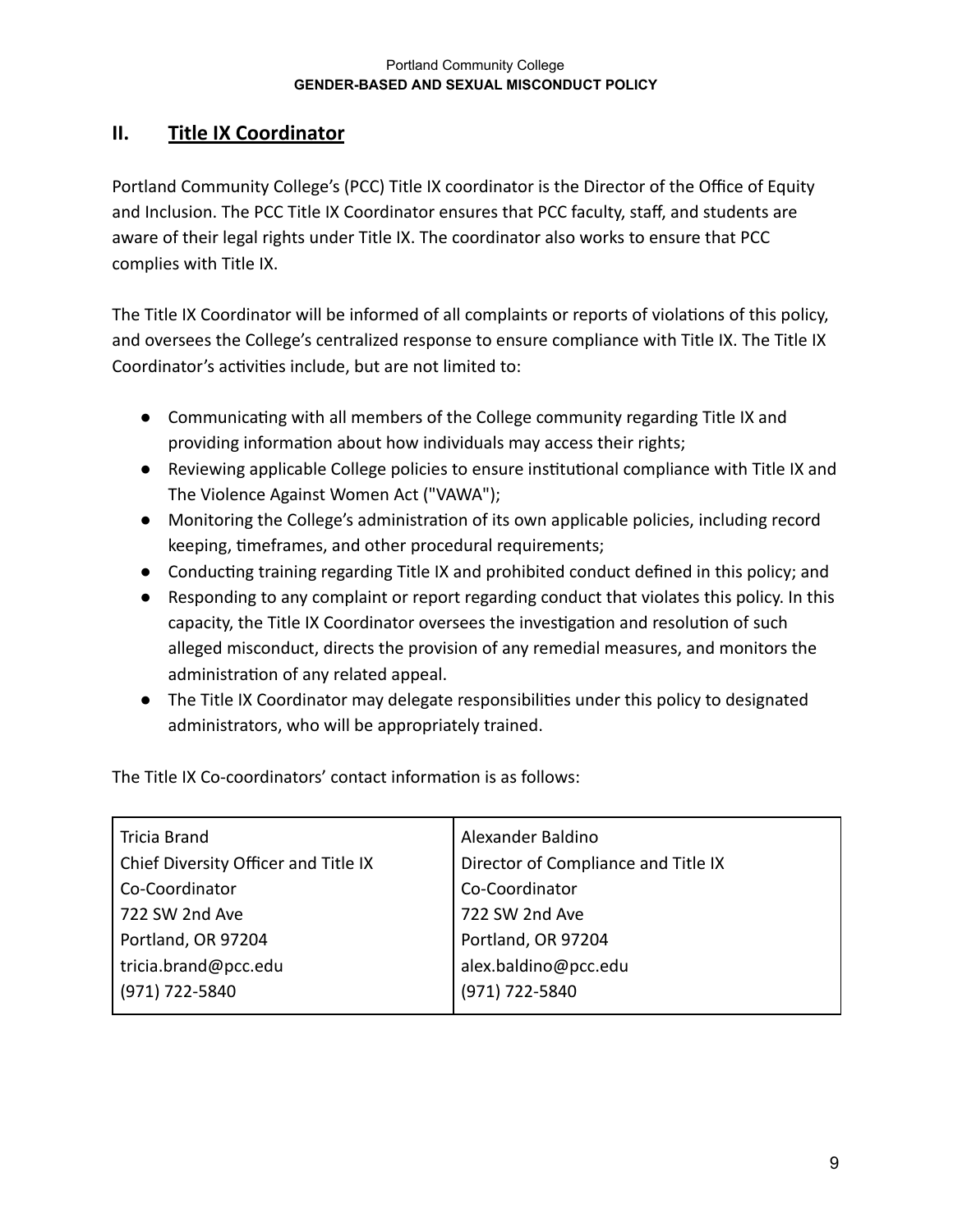# <span id="page-9-0"></span>**III. Where and How to Get Immediate Assistance Following an Incident of Gender-Based or Sexual Misconduct**

## **For Immediate Assistance:**

Any PCC student, faculty, or staff member who has experienced sexual assault is strongly encouraged to seek immediate medical assistance by calling 911 and notifying PCC's Public Safety at (971) 722-4444.

In the event of a sexual assault or a sexual misconduct incident requiring medical attention, visiting a hospital emergency room will ensure treatment is provided for possible injuries, pregnancy, or sexually transmitted disease. Additionally, a Sexual Assault Nurse Examiner (SANE) can obtain forensic evidence of an assault up to five days after the incident. This can be important if legal options are pursued later.

✱ A Call to Safety (503) 235-5333 and the Sexual Assault Resource Center (503) 640-5311 have trained crisis counselors who can accompany a victim to the hospital 24 hours a day. Additional community resources can be found at https://calltosafety.org/

Oregon Health and Sciences University (OHSU), located at 3181 SW Sam Jackson Park Rd, Portland, OR 97239, provides 24-hour emergency services for immediate medical needs and forensic exams for survivors of sexual assault. Sexual assault exams are offered by SANE.

You are also encouraged to report the incident to PCC by following the reporting procedures outlined in the "Reporting" section below.

The College encourages all members of our community to participate in the process of creating a safe, welcoming and respectful environment on campus. In particular, the College expects that all PCC community members will take reasonable and prudent actions to prevent or stop an act of sexual misconduct. Taking action may include direct intervention when safe to do so, enlisting the assistance of friends, contacting law enforcement, or seeking assistance from a person in authority. Community members who chose to exercise this positive moral obligation will be supported by the College and protected from retaliation.

### **For Ongoing Assistance:**

The following resources are available for ongoing assistance, regardless of whether the victim chooses to make an official report or participate in an investigation or criminal process. This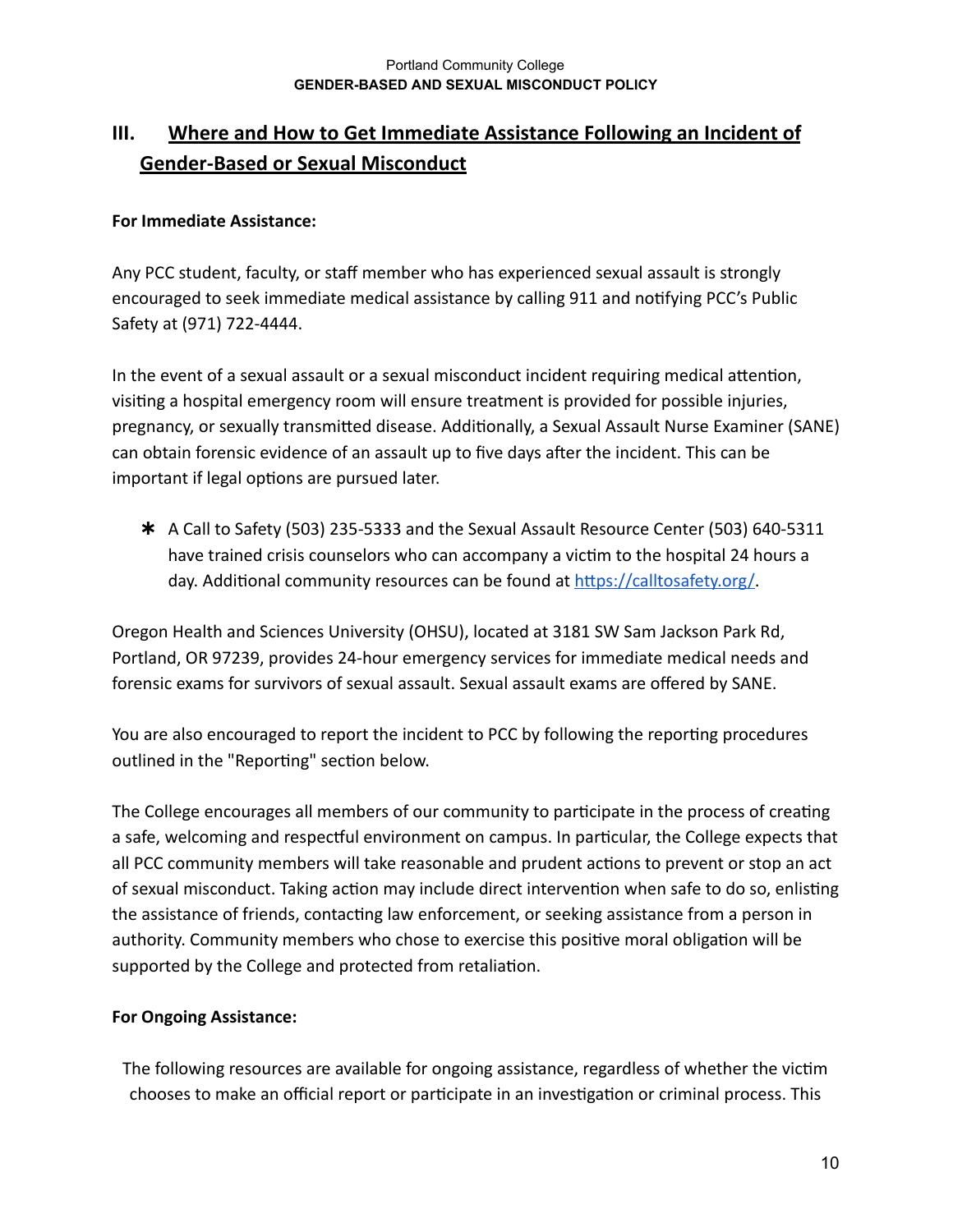policy indicates the level of confidentiality offered by each of the listed on-campus resources.

## *For All Students*

## Counseling:

Counseling (http://www.pcc.edu/resources/counseling/) is confidential and not required to notify College officials, public safety, or law enforcement in most cases. On request a counselor can help file a complaint if the reporting party chooses to engage in PCC's misconduct process. The locations of PCC's counseling centers are:

- Cascade Campus SS 150 / (971) 722-5271
- Rock Creek Campus Bldg. 9, Rm 118 / (971) 722-7300
- Southeast Campus SCOMM 116: Appointments made through Information Desk at (971) 722-6240
- Sylvania Campus CC 216 / (971) 722-4531

## Resource Centers:

PCC's Women's Resource Centers (http://www.pcc.edu/resources/women/) offer trained, confidential Survivor Advocates. On request a survivor advocate can help file a complaint if the reporting party chooses to engage in PCC's misconduct process. Confidential Advocates can provide safety planning, system navigation, and problem-solving support. Confidential Advocates can provide safety planning, system navigation, and problem-solving support. The locations of PCC's Women's Resource Centers are:

- Cascade Campus SSB 103 / (971) 722-5249
- Rock Creek Campus Bldg. 7, Rm 119 / (971) 722-7432
- Southeast Campus Mt Tabor Hall 149 / (971) 722-6051
- Sylvania Campus CC 232 / (971) 722-8101

PCC's Queer Resource Centers (https://www.pcc.edu/queer/) offer trained, confidential Survivor Advocates. On request a survivor advocate can help file a complaint if the reporting party chooses to engage in PCC's misconduct process. Confidential Advocates can provide safety planning, system navigation, and problem-solving support. The locations of PCC's Queer Resource Centers are:

- Cascade Campus SU 212 / (971) 722-5702
- Rock Creek Campus Bldg. 5, Rm 121 / (971) 722-7345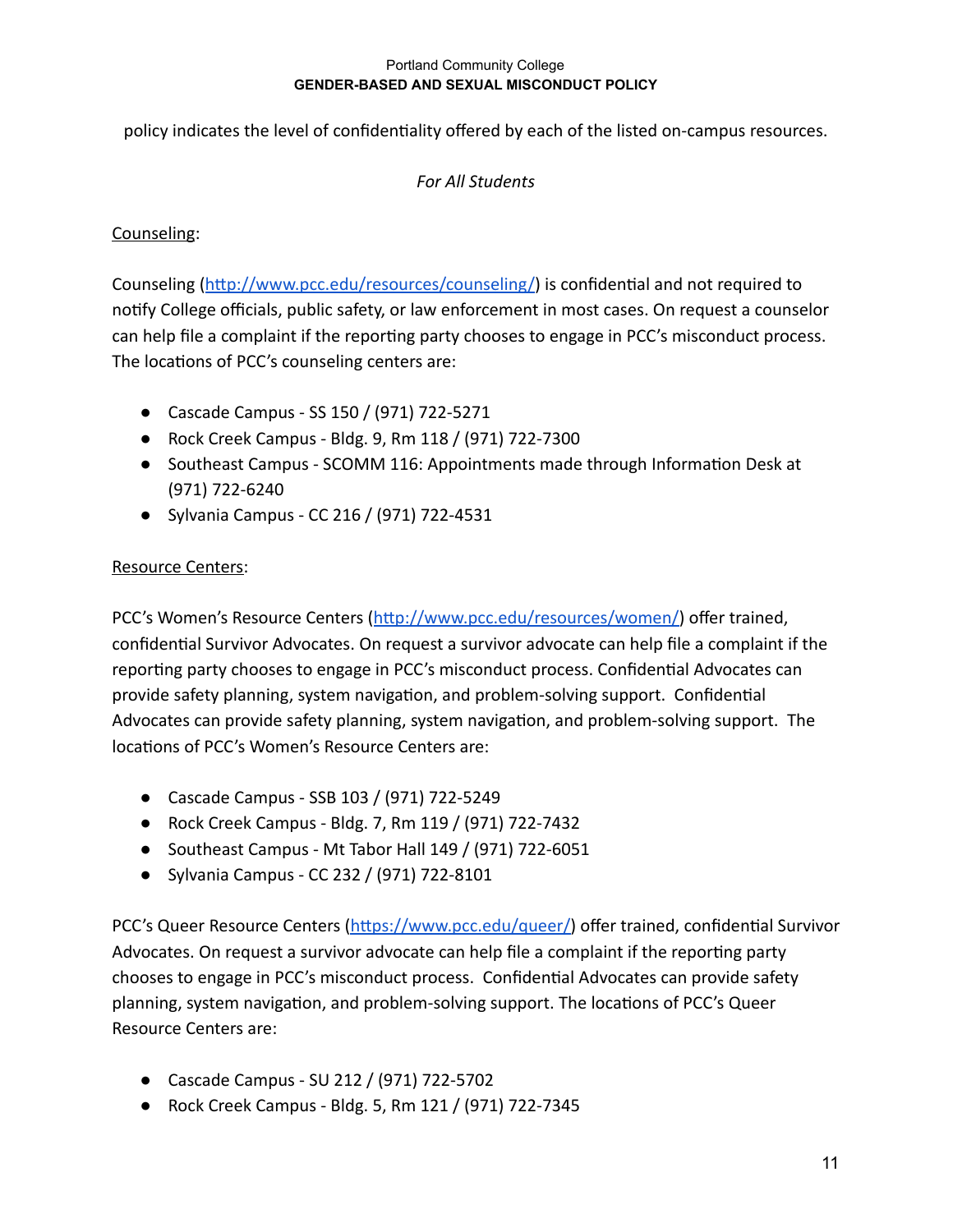- Southeast Campus Mt Tabor Hall 149 / (971) 722-6032
- Sylvania Campus CC 268 / (971) 722-8525

## *For Faculty and Staff*

Employee Assistance Program: 1 (866) 750-1327 Conversations with EAP staff and counselors are confidential.

Other Support Resources:

- Statewide/Title IX: Oregon Sexual Assault Task Force <http://oregonsatf.org/resources/for-campus/>
- Multnomah County: Call to Safety: 888-235-5333, or The Gateway Center for Domestic Violence Services (503) 988-6400
- Clackamas County: Clackamas Women's Services: 503-654-2288
- Columbia County: SAFE of Columbia County: (503) 397-6161
- Washington County: Sexual Assault Resource Center 503-640-5311, or Domestic Violence Resource Center 503-469-8620.
- Yamhill County: Henderson House of Yamhill County 503-472-1503

## *For Credit Students Only*

The below resources are not confidential—by law, PCC employees are required to notify College officials, public safety and/or law enforcement.

### Offices of the Deans of Students:

- Cascade Campus SSB 209 / (971) 722-5307
- Rock Creek Campus Bldg. 9, Rm 115c / (971) 722-7249
- Southeast Campus ADM 208 / (971) 722-6182
- Sylvania Campus CC 247 / (971) 722-4532

### *Please note: PCC employees are mandatory reporters of child abuse*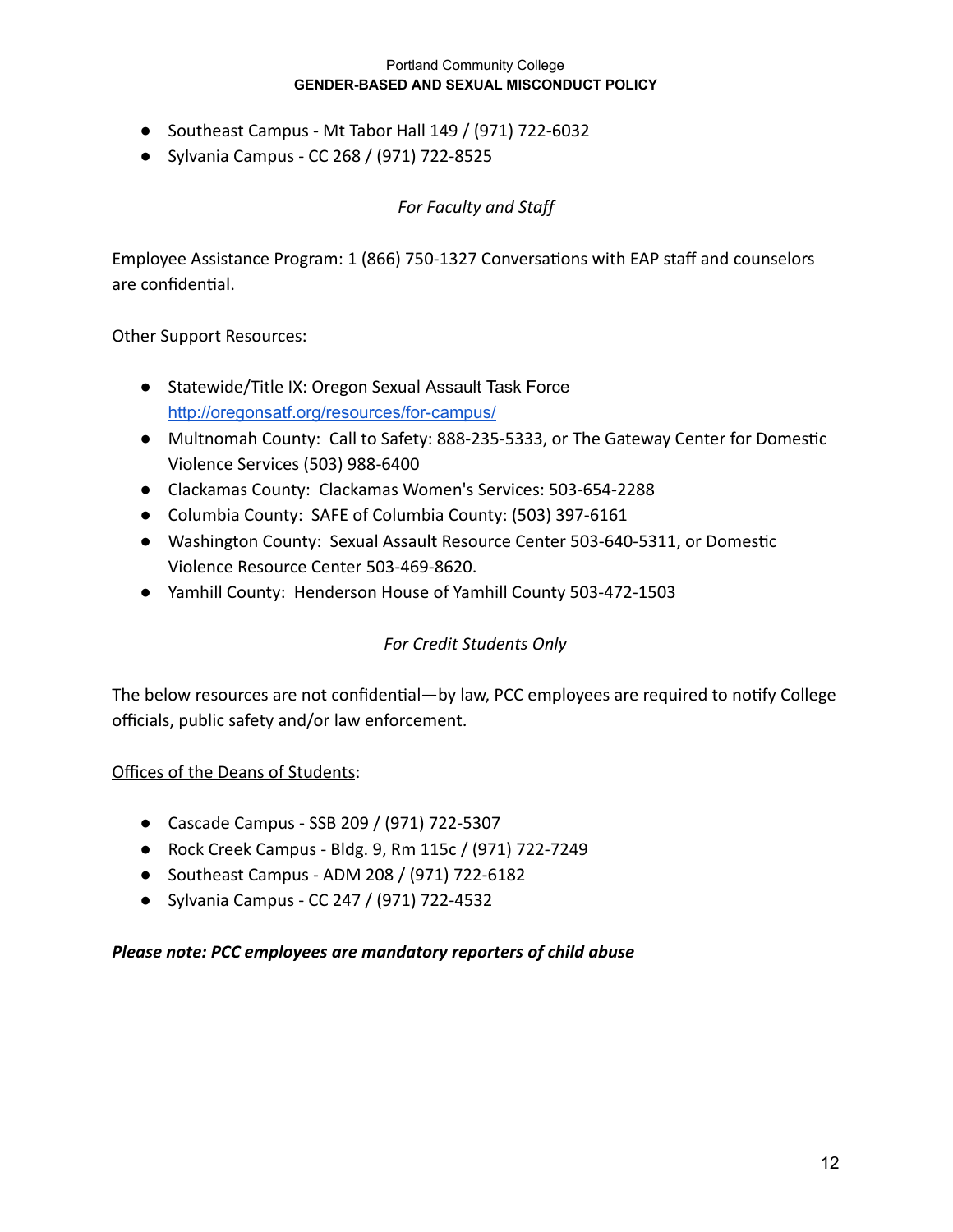# <span id="page-12-0"></span>**IV. Reporting - How to report/What to do**

PCC encourages anyone (Reporting Party) who feels they have been subjected to gender-based or sexual misconduct, including any form of it described in Section 1, or discrimination based on gender, actual or perceived sexual orientation, gender identity or expression to seek the support they need and so that the College can respond appropriately.

Different people at the College have different reporting responsibilities and different roles concerning the maintenance of confidentiality, depending upon their roles. Some members of the College are required to maintain near complete confidentiality. Others may speak in confidence and generally only need to report to the College that an incident occurred without revealing personally identifying information. Nearly all employees of the College, however, are considered "responsible employees" and are required by law to report all details of an incident, including the identities of the Reporting Party and Respondent to the Title IX Coordinator.

## Confidential Reporting:

Reporting Party's seeking assistance without the expectation of a formal response from the College have the following confidential reporting options:

## *For Students*

## *Counseling* :

PCC has professional, licensed counselors (including those who act in this role under the supervision of a licensed counselor) who provide mental health counseling to PCC students and who are not required to report any information about an incident to the Title IX Coordinator without the Reporting Party's permission. This privileged communication only applies when counselors are supporting students in a personal counseling role, as opposed to serving as faculty or fulfilling other roles of their job.

Counseling Centers are located at each PCC Campus: http://www.pcc.edu/resources/counseling/

## *College Advocates* :

PCC has Women's Resource Centers and Queer Resource Centers with individuals who work or volunteer as advocates for the prevention of and in response to sexual violence and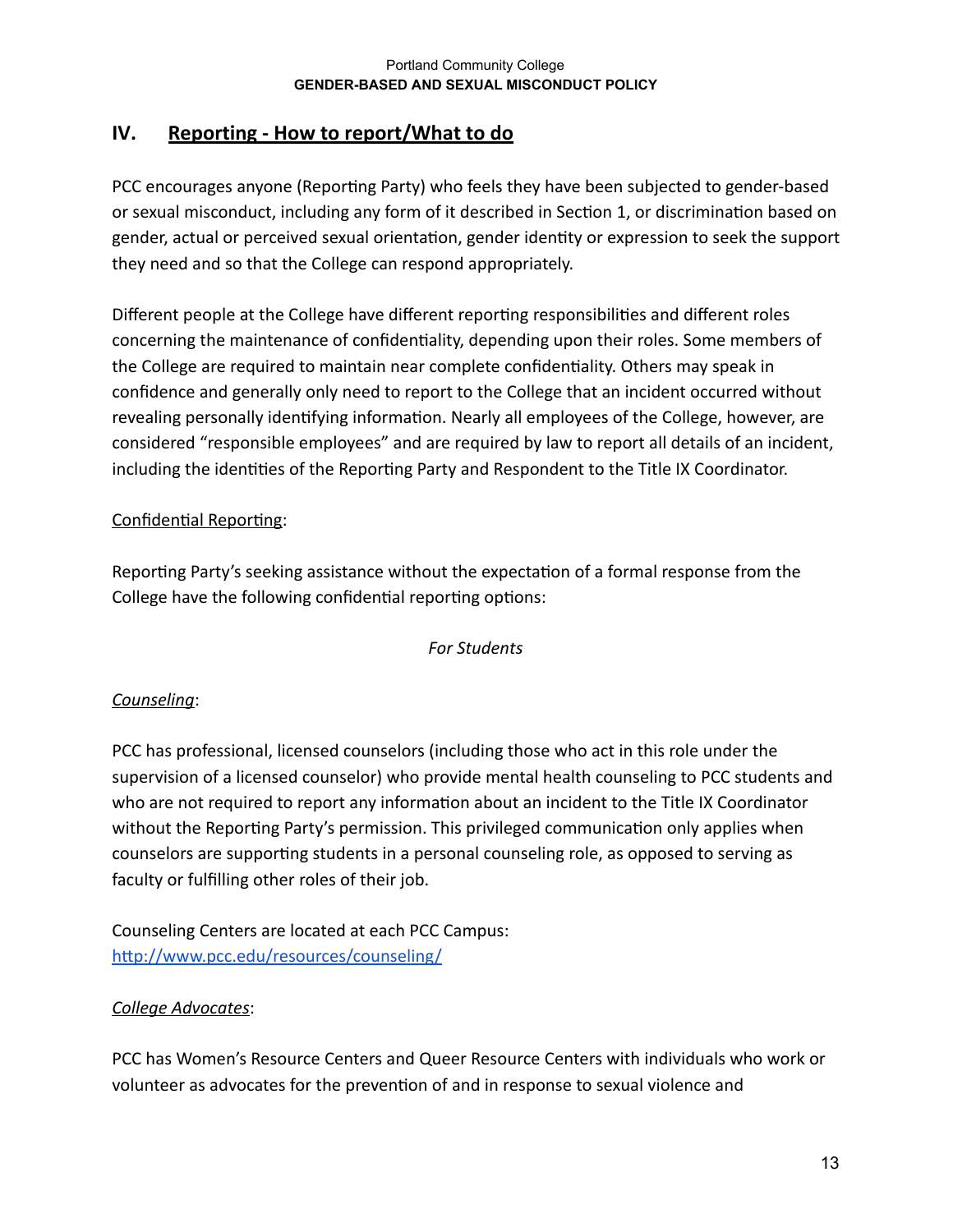harassment. Students can seek assistance and support from these Centers without triggering a College investigation that could reveal the Reporting Party's identity or disclosure of the incident. While maintaining the Reporting Party's confidentiality, Women's Resource Centers and Queer Resource Centers should report the nature, date, time, and general location of a reported incident to the Title IX Coordinator. This limited report – which includes no information that would directly or indirectly identify the Reporting Party  $-$  helps keep the Title IX Coordinator informed of the extent and nature of sexual misconduct, on and off campus, in order to track patterns, evaluate scope of problems, and identify appropriate College responses.

Women's Resource Centers are located at each PCC campus: http://www.pcc.edu/resources/women/

Queer Resource Centers are located at each PCC campus: https://www.pcc.edu/queer/

## *For Certain Employees*

Employees that are eligible for PCC medical insurance and all part-time faculty with active jobs teaching credit classes may access the College's Employee Assistance Program (EAP) for free and confidential counseling and other personal services.

Employee Assistance Program information can be found on the PCC website: http://www.pcc.edu/hr/benefits/eap.html

## *Non-College Resources Available to Everyone*

Off campus counselors, advocates, and health care providers will also generally maintain confidentiality and not share information with the College unless the Reporting Party requests the disclosure and signs a consent or waiver form.

Following is contact information for off-campus resources:

- Statewide/Title IX: Oregon Sexual Assault Task Force <http://oregonsatf.org/resources/for-campus/>
- Multnomah County: Call to Safety: 888-235-5333, or The Gateway Center for Domestic Violence Services (503) 988-6400
- Clackamas County: Clackamas Women's Services: 503-654-2288
- Columbia County: SAFE of Columbia County: (503) 397-6161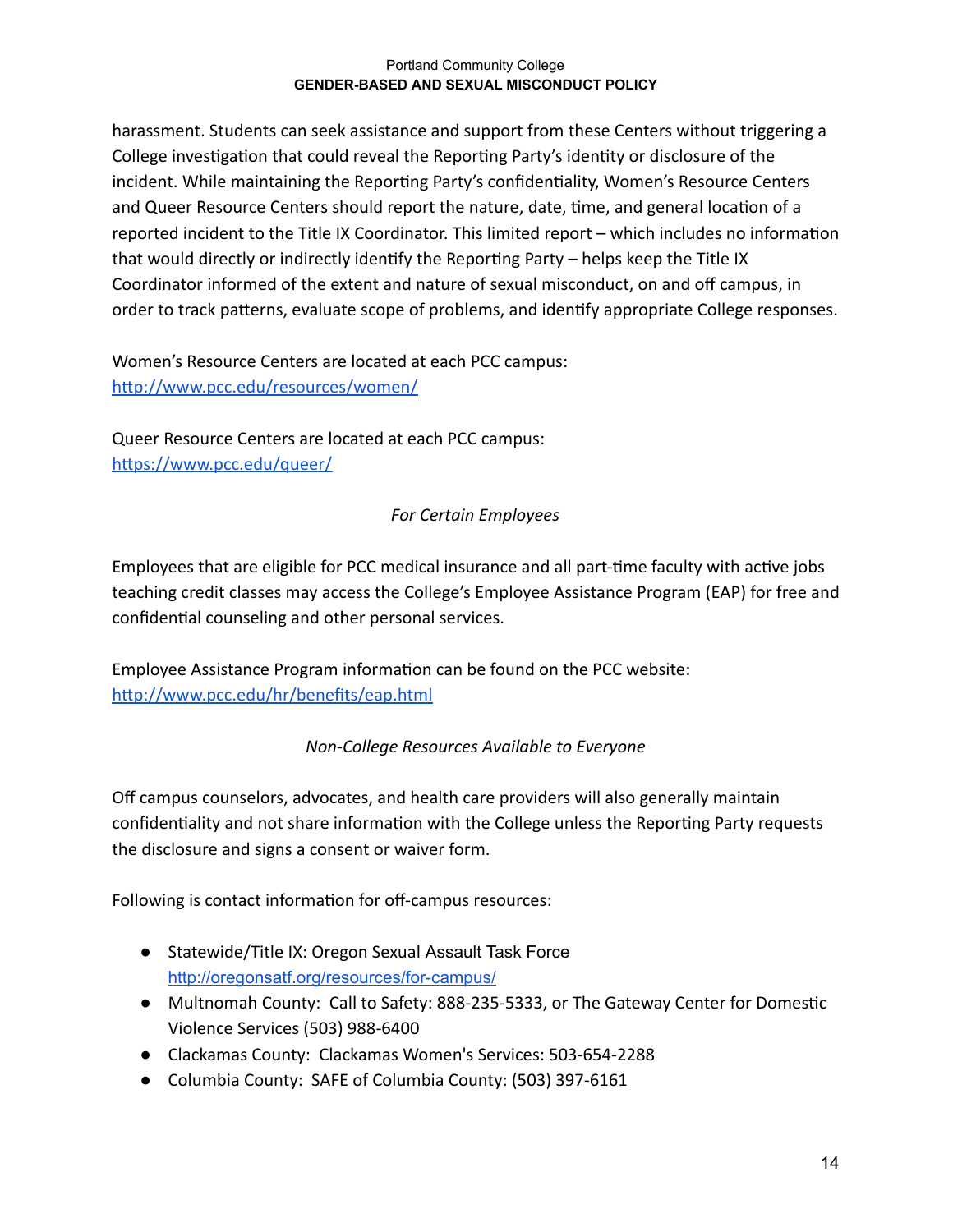- Washington County: Sexual Assault Resource Center 503-640-5311, or Domestic Violence Resource Center 503-469-8620.
- Yamhill County: Henderson House of Yamhill County 503-472-1503

## **Limitations and Exceptions to Confidentiality** :

Individuals who speak to a counselor or advocate (on or off campus) must understand that, if they want to maintain confidentiality, the College will be unable to conduct an investigation or pursue disciplinary action against the alleged perpetrator.

Limits to confidentiality for counselors:

- If the College determines that the Respondent may pose a serious and immediate threat to the College community, PCC Department of Public Safety may be called upon to issue a "timely warning" to the community. Any such warning will not include any information that identifies the Reporting Party.
- All PCC employees are required by Oregon law (HB 4016) to report suspected cases of abuse against unmarried persons under the age of 18 to the Oregon Department of Human Services.

### **Reporting an Incident to PCC**

Reporting Party's are encouraged to make formal reports of incidents. When formally reported, Reporting Party's have the right and can expect to have incidents of sexual misconduct taken seriously by the College. The incidents will be investigated and properly resolved through administrative procedures. PCC will seek to maintain privacy at all times during the process consistent with our responsibility to ensure both individual and community safety, as well as its commitment to providing an environment free from discrimination. This means that only people who need to know will be told and information will be shared only as necessary with investigators, witnesses, interpreters/translators, Reporting Party's, and Respondents.

Reports of incidents of gender-based or sexual misconduct, including any form of it described in Section 2, or discrimination may be made to any of the following College officials, who are designated and trained as Title IX "Deputies" and are charged with ensuring that any misconduct is eliminated, its recurrence is prevented, and addressing the effects. These individuals will also provide information regarding grievance procedures, interim measures during any investigation or policy process, and ongoing emotional support: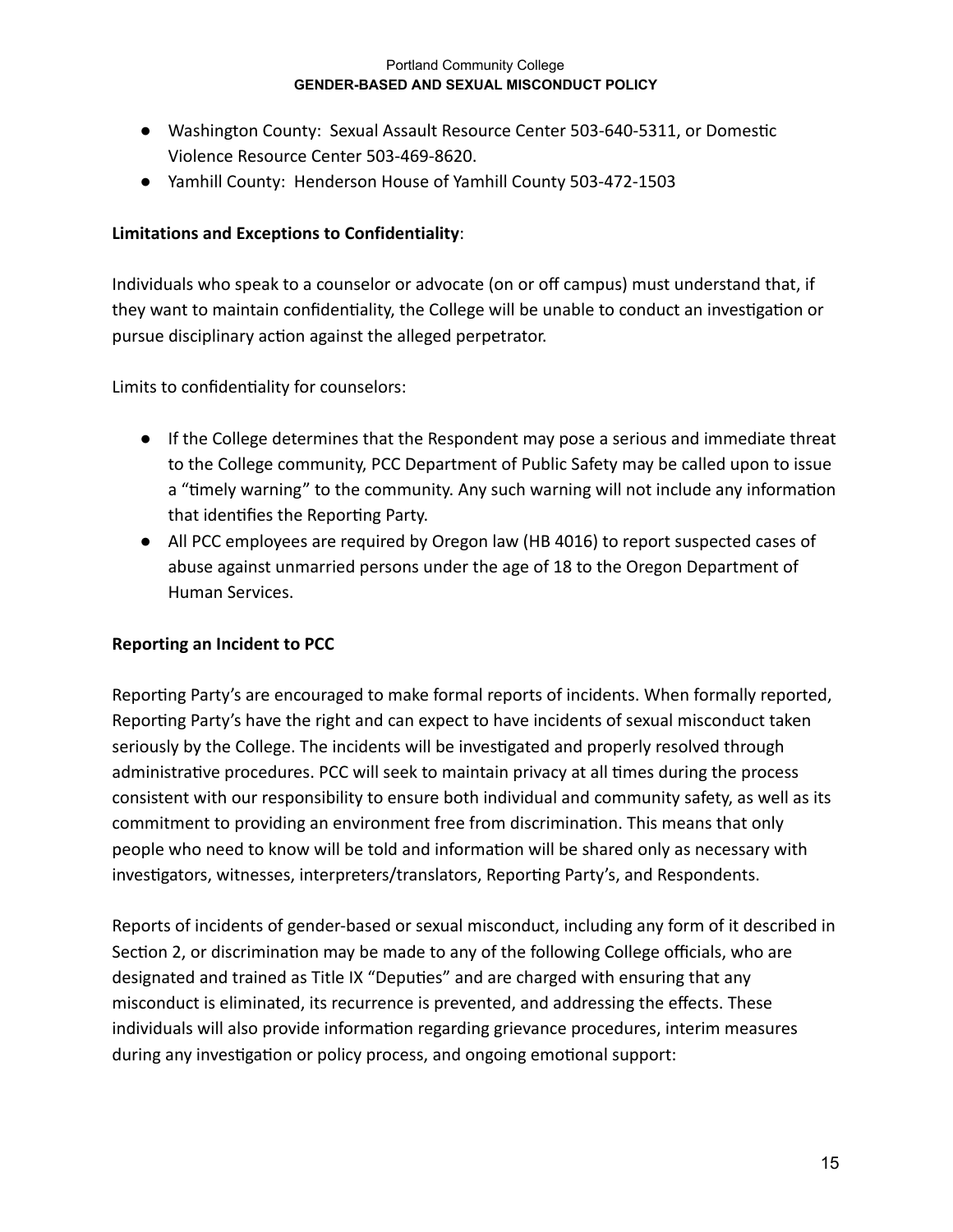| Title                                              | Name                | <b>Contact Information</b>               |
|----------------------------------------------------|---------------------|------------------------------------------|
| <b>Associate Vice</b><br>President/Human Resources | Lisa Bledsoe        | Downtown Center<br>(971) 722-5850        |
| <b>Human Resources</b><br>LR/ER Manager            | Cheryl Belt         | Downtown Center<br>(971) 722-5104        |
| Dean of Students<br>Cascade Campus                 | Michele Cruse       | Cascade Campus SSB 303<br>(971) 722-5755 |
| Dean of Students<br><b>Rock Creek Campus</b>       | Ryan Aiello         | Bldg. 9, Rm 106<br>(971) 722-7390        |
| Interim Dean of Students<br>Southeast Campus       | Josh Peters Mcbride | AB 208<br>(971) 722-6152                 |
| <b>Interim Dean of Students</b><br>Sylvania Campus | Pammela Blumenthal  | <b>CC 247</b><br>(971) 722-4529          |
| Dean of Instruction<br>Sylvania Campus             | Karen Paez          | $CC-247$<br>(971) 722-4406               |
| Dean of Instruction<br>Southeast Campus            | Jen Piper           | <b>ADM 208A</b><br>(971) 722-6268        |
| Dean of Instruction<br><b>Rock Creek Campus</b>    | Cheryl Scott        | Bldg. 9, Rm 115a<br>(971) 722-7555       |
| Dean of Instruction<br>Cascade Campus              | <b>Kurt Simonds</b> | <b>SSB 209</b><br>$(971)722 - 5573$      |

# Other "Responsible Employees"

| Title                                                     | <b>Name</b>          | <b>Contact Information</b>        |
|-----------------------------------------------------------|----------------------|-----------------------------------|
| <b>Campus Conduct Officer</b><br>Cascade Campus           | <b>Nicole Morris</b> | <b>SSB 122</b><br>971-722-5445    |
| <b>Campus Conduct Officer</b><br><b>Rock Creek Campus</b> | Charisse Loughery    | Bldg. 9, Rm 102<br>(971) 722-7636 |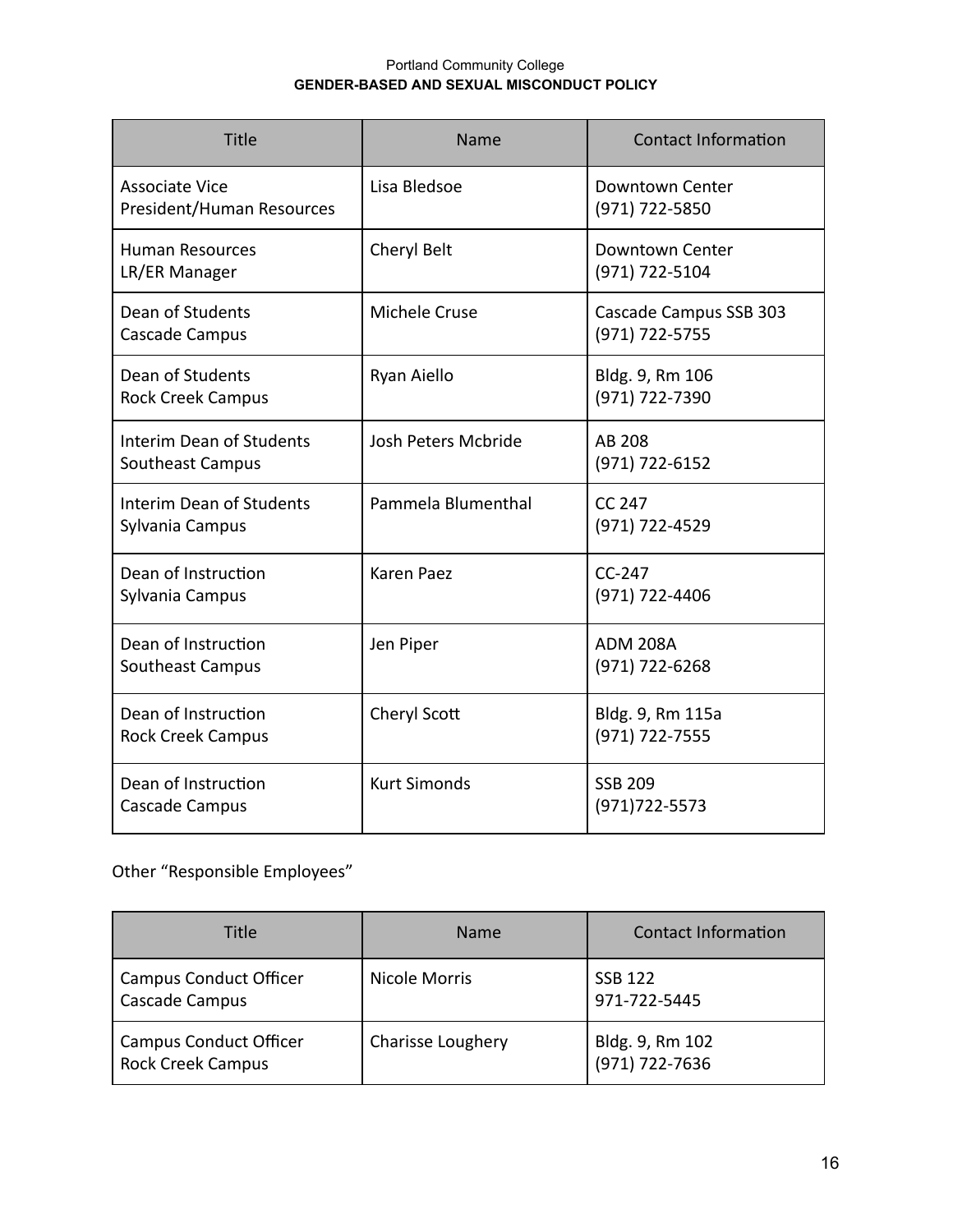| <b>Campus Conduct Officer</b><br><b>Southeast Campus</b> | <b>Christine Shafer</b> | AB 208<br>(971) 722-6152              |
|----------------------------------------------------------|-------------------------|---------------------------------------|
| <b>Campus Conduct Officer</b><br>Sylvania Campus         | Becca Parker Love       | <b>CC 209 A</b><br>$(971) 722 - 4066$ |
| <b>Public Safety Director</b>                            | Derrick Foxworth        | <b>CSB 320</b><br>(971) 722-4980      |
| Title IX Co-coordinator/Chief<br>Diversity Officer       | Tricia Brand            | Downtown Center<br>(971) 722-5840     |
| Director of Compliance and<br>Title IX Co-Coordinator    | Alexander Baldino       | Downtown Center<br>(971) 722-5840     |

For the purposes of this policy, and to most effectively respond to sexual misconduct that may impact the College community, all employees of the College that are not identified in the Confidential Reporting section of this policy are considered "responsible employees" and are required by law to report all details of an incident, including identities of the Reporting Party and Respondent, to the Title IX Coordinator or designated Title IX Deputy. In consideration of Office of Civil Rights (OCR) guidance, "responsible employees" includes any employee who has the authority to take action to redress the harassment, who has the duty to report sexual harassment to appropriate school officials, or an individual whom a student could reasonably believe has this authority or responsibility.

When an individual tells a "responsible employee" about an incident of sexual misconduct, the College is officially "on notice" and the incident must be reported to the Title IX Coordinator or a designated Title IX Deputy (above). The employee must report all relevant details about the alleged sexual misconduct shared by the Reporting Party and/or assure that the Reporting Party files a formal report with the College.

Before any information is revealed to a "responsible employee," the employee should ensure that the Reporting Party understands the employee's reporting obligations. If the individual wants to maintain confidentiality, the Reporting Party will be directed to the confidential resources listed below. If the Reporting Party wants to tell the "responsible employee" what happened, but also maintain confidentiality, the Reporting Party should understand that the Title IX Coordinator will consider the request, but cannot guarantee that the College will be able to honor it.

Responsible employees will not pressure a Reporting Party to either request confidentiality or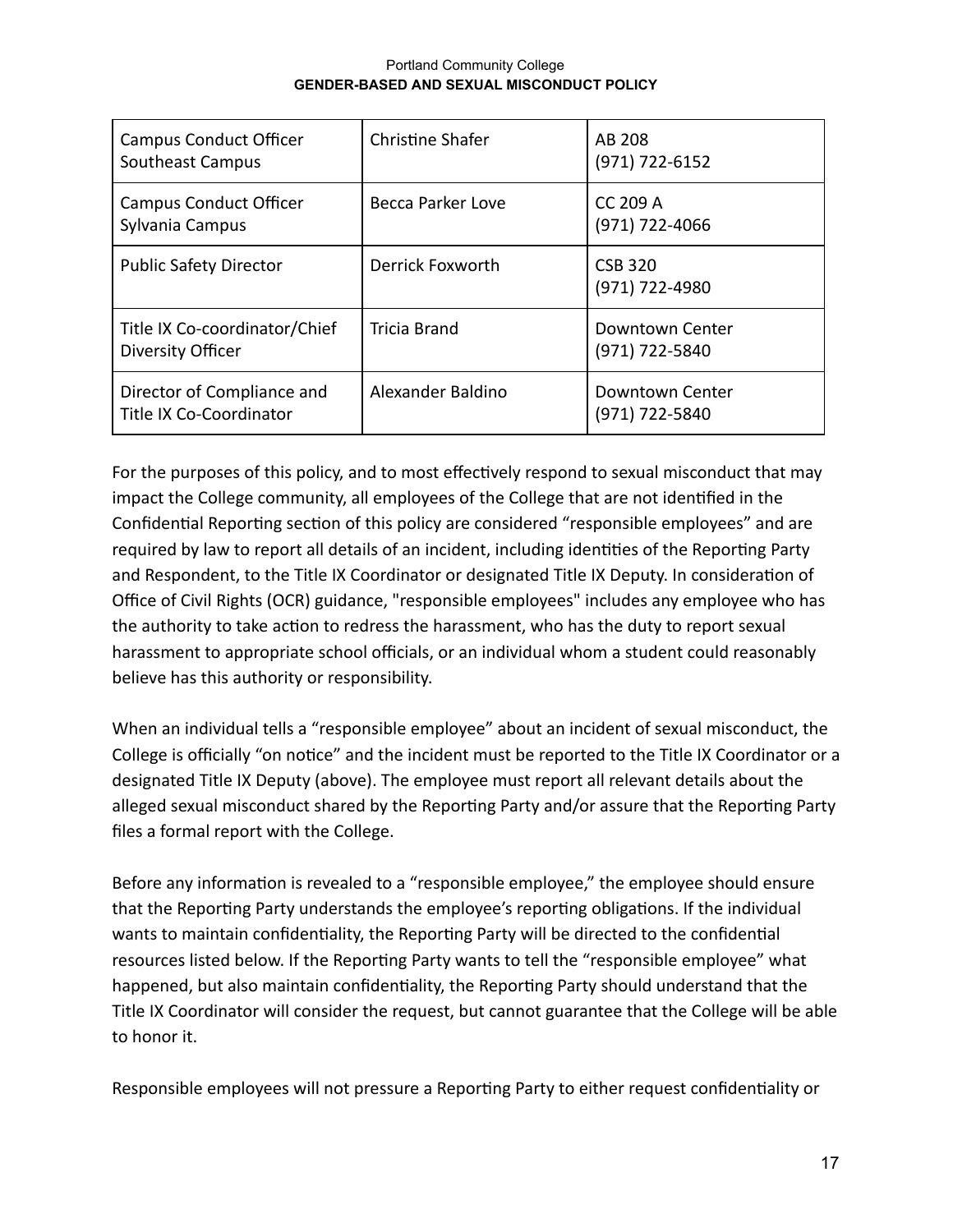make a full report, but rather will honor and support the individual's wishes to the full extent possible.

## **Other Reporting Issues**

## *College Reporting and Timely Warning Obligations*

PCC is required by the Higher Education Opportunity Act and Clery Act to annually publish statistical information related to reported incidents of sexual violence, sexual harassment, domestic violence, dating violence, and stalking. The information shared includes the date, location of incident, and Clery crime category. All personally identifiable information is kept confidential. The PCC Department of Public Safety is responsible for collecting the data from a variety of College sources and publishing the report.

The PCC Annual Campus Security Report can be found at: http://www.pcc.edu/about/public-safety/statistics

The College is also obligated by federal directive to issue immediate "timely warnings" for incidents reported that are considered, in the judgment of the PCC Department of Public Safety, to pose a substantial threat to the college community. The College will make every effort to ensure that victims' names and other identifying information are not disclosed, while still providing enough information for community members to make safety decisions in light of the danger.

### **Anonymous Reporting**

The College will accept and investigate, to the extent possible, anonymous reports of sexual misconduct. Reporting parties must understand that 1) anonymous reports may trigger a formal Title IX investigation and 2) anonymous reports often limit the College's ability to conduct an investigation or pursue disciplinary action. An anonymous report may be filed here:

### https://www.pcc.edu/incident/

### **Public Awareness Events and Disclosure**

Public awareness events such as "Take Back the Night," the Clothesline Project, and other forums in which individuals disclose incidents of sexual violence are not considered notice to the College of sexual violence for the purposes of triggering a Title IX investigation. Such events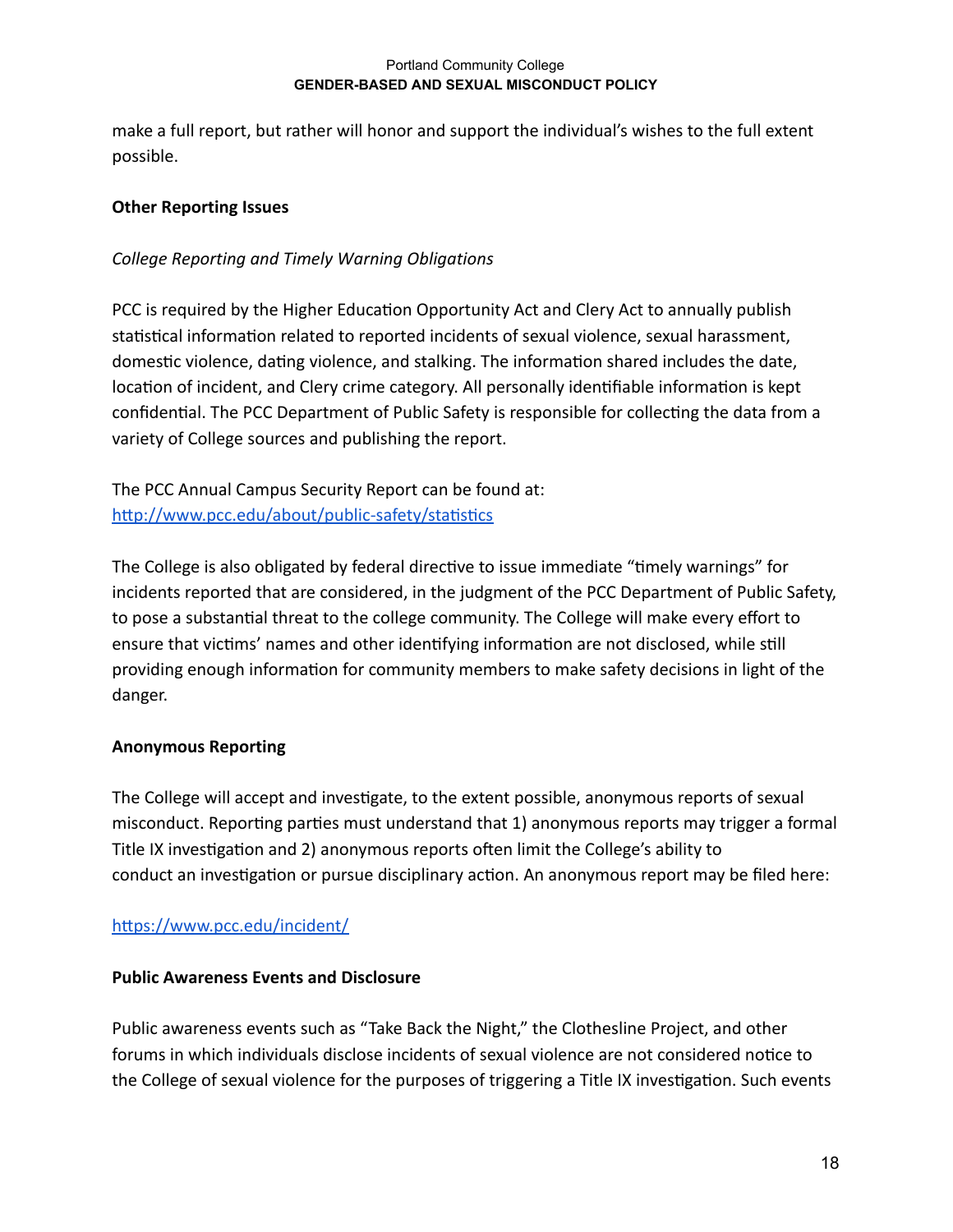may inform the need for campus-wide prevention and education efforts, however, and efforts will be made to provide information about Title IX rights at such events.

## **Protection Against Retaliation**

This policy and Title IX prohibit retaliation against a Reporting Party or witnesses for filing or participating in the investigation of a sexual misconduct complaint. Retaliation is any overt or covert act of reprisal, interference, restraint, penalty, discrimination, intimidation, or harassment against individuals for exercising their rights (or supporting others for exercising their rights) under this policy. PCC will investigate any reports of retaliation and take appropriate disciplinary action.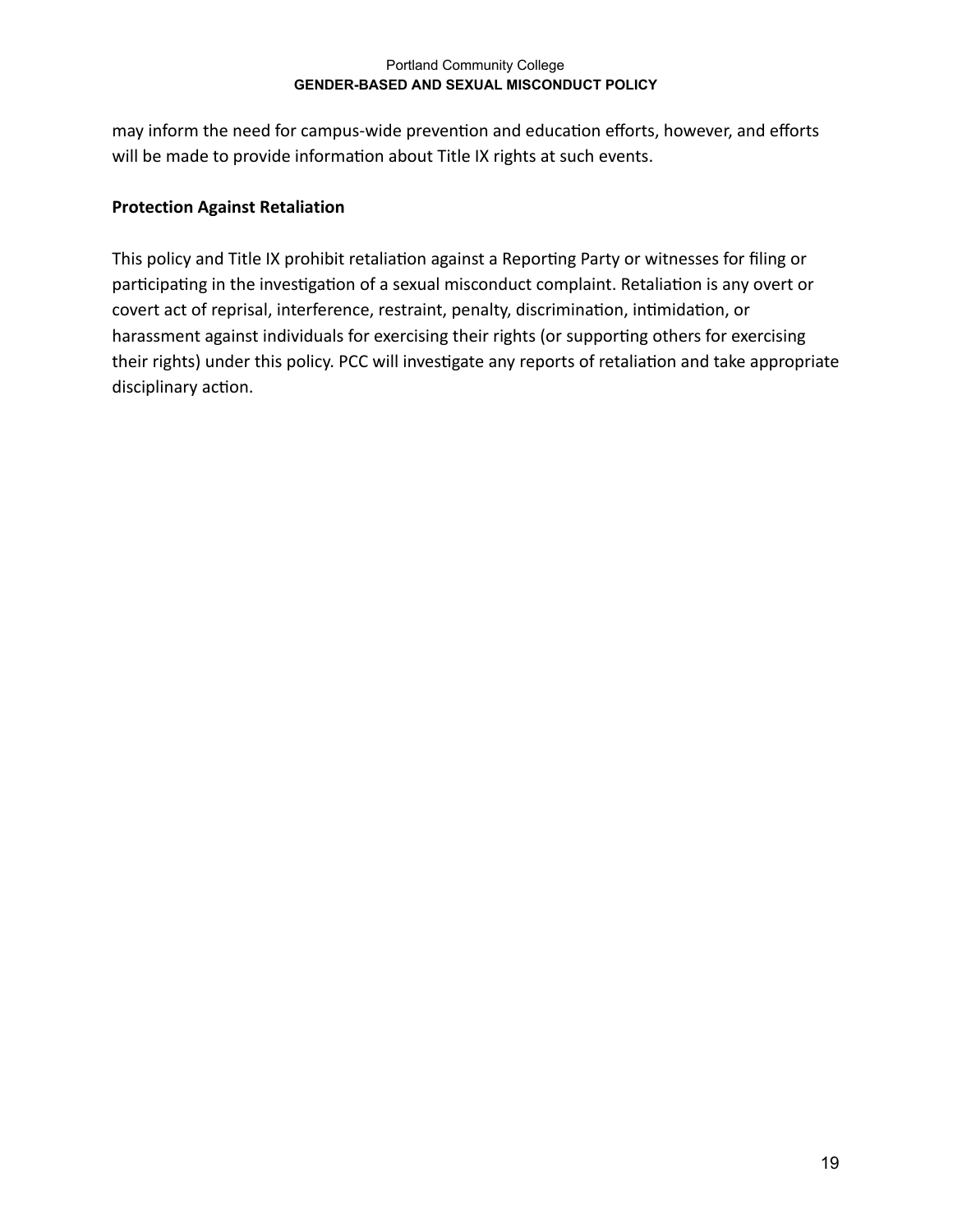## <span id="page-19-0"></span>**V. Interim Measures, Accommodations, and Sanctions**

Where appropriate, PCC will implement interim measures on its own initiative or in response to a request from a Reporting Party (the alleged victim of sexual misconduct) or Respondent (the alleged perpetrator of sexual misconduct).

## Interim measures for students may include, but are not limited to:

- Access to on-campus counseling services and assistance in setting up an initial appointment;
- Advocacy to access community resources for ongoing assistance to include, but not limited to: individualized safety plan, counseling, case management/advocacy, support group/s, legal advocacy, emergency shelter/housing, etc.;
- No-contact directives;
- Rescheduling of exams and assignments;
- Providing alternative course completion options;
- Changing class schedules, including the ability to transfer course sections or withdraw from a course without penalty;
- Changing work schedules, job assignments, or job locations for college employment;
- Providing an escort to ensure safe movement between classes and activities;
- Providing academic support services, such as tutoring;
- Limiting or barring an individual's or organization's access to certain PCC-owned facilities or activities;
- Interim suspension of the Respondent;
- Student-requested leaves of absence.

## Interim measures for faculty and staff may include, but are not limited to:

- Access to on-campus counseling services and assistance in setting up an initial appointment;
- Changing work schedules, job assignments, or job locations;
- Limiting or barring an individual's or organization's access to certain PCC-owned facilities or activities;
- Providing an escort to ensure safe movement on campus;
- Administrative leave;
- PCC-imposed leave or physical separation from individuals or locations.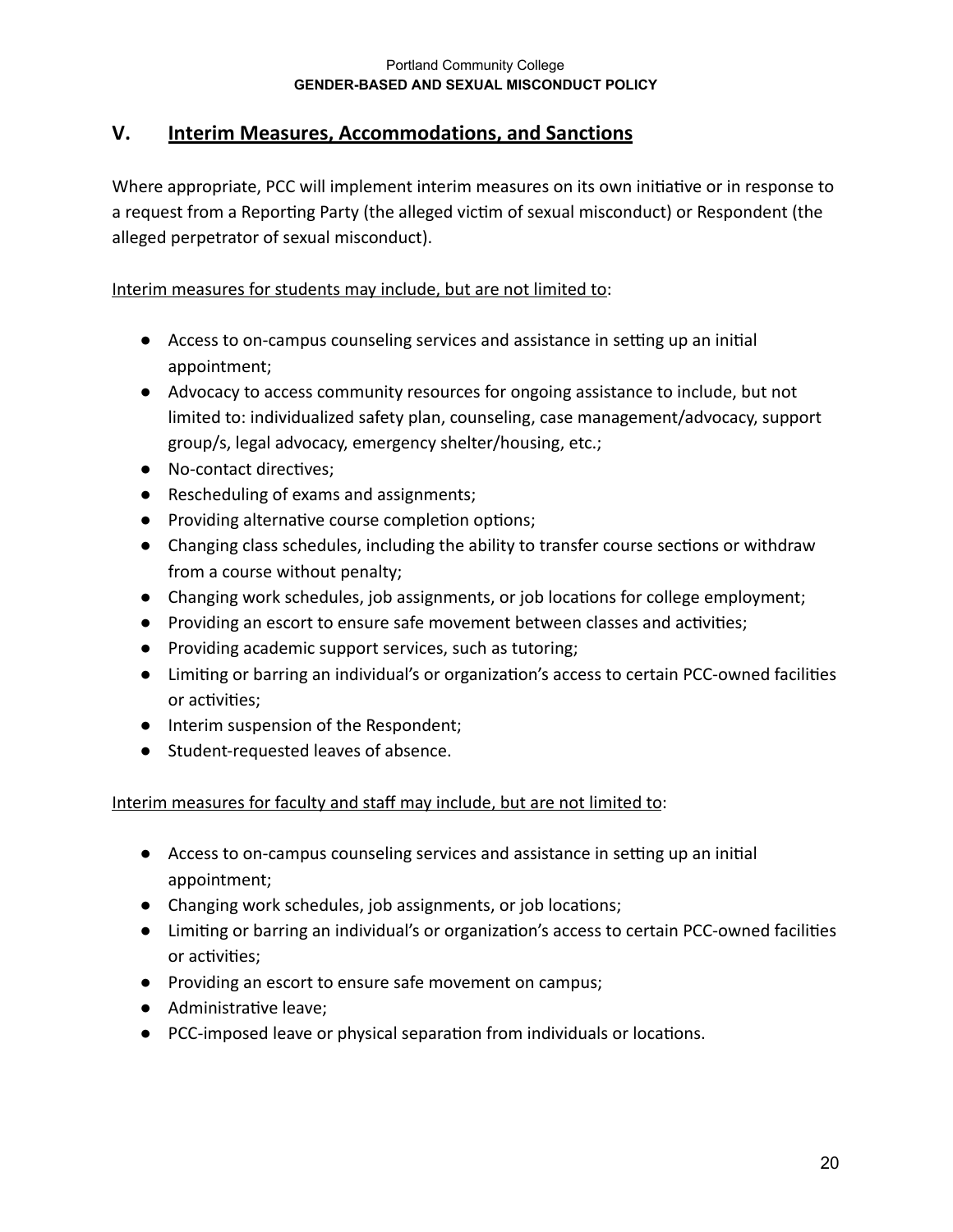The provision of appropriate interim measures will depend upon the particular facts of the situation. Factors that will be considered include the Reporting Party's expressed need, the age of the parties involved, the severity or pervasiveness of the allegations, any continuing effects on the Reporting Party, whether the Reporting Party and the alleged perpetrator share a classes or other educational program, extracurricular activities, transportation, or work location, as well as whether protective orders or similar judicial measures have been taken to protect the Reporting Party. Interim measures will not place a disproportionate burden on the Reporting Party, nor create a presumption that the Respondent has violated College policy.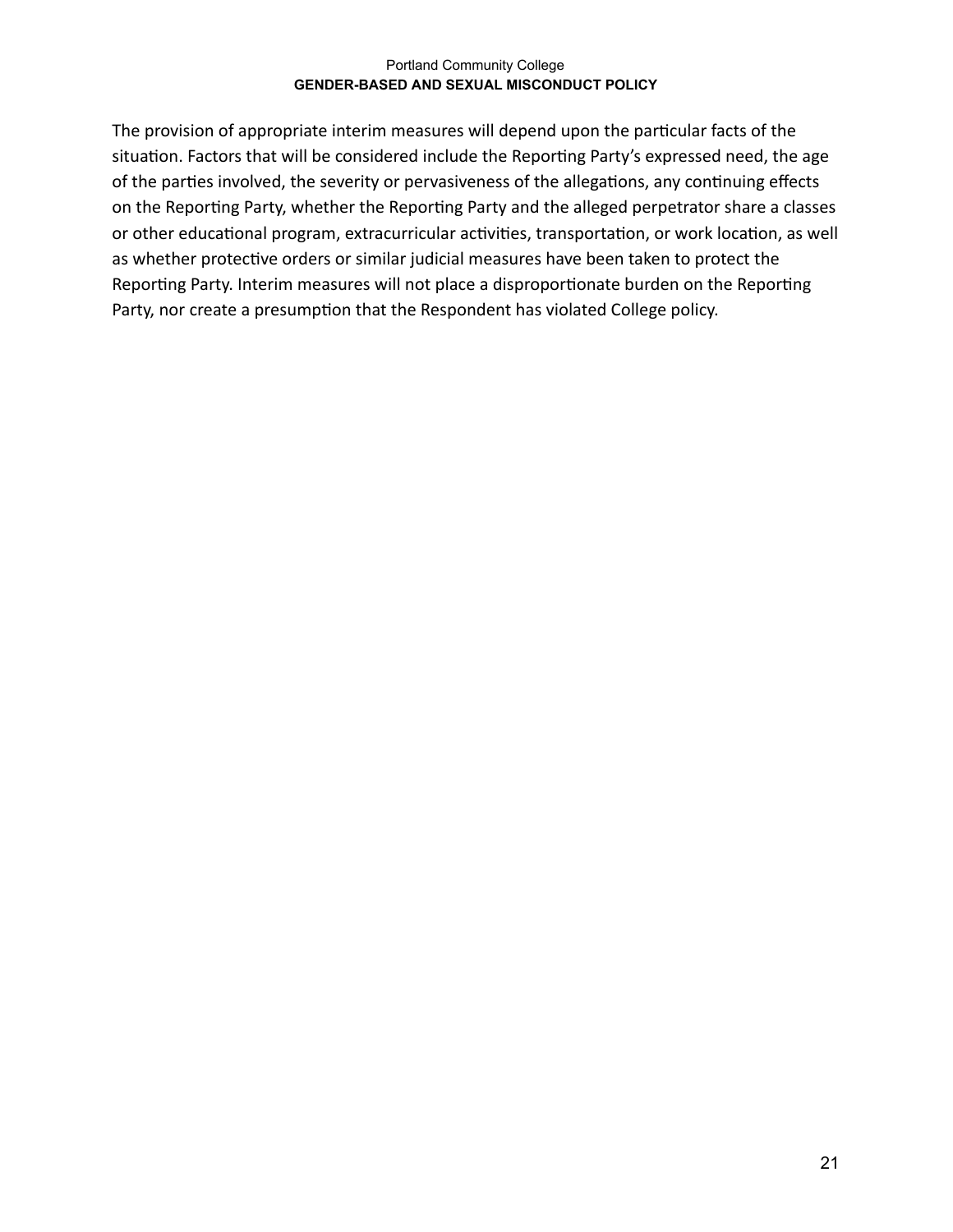## <span id="page-21-0"></span>**VI. Investigation Procedures**

PCC's Title IX Coordinator or Deputy Coordinator will ensure that a complaint of gender-based or sexual misconduct is promptly investigated as follows:

## **Student Complaints** :

Complaints that allege misconduct by another student or external party (someone other than a student or PCC employee) will be investigated by the Office of the Dean of Students.

## **Staff complaints** :

If the accused is an employee or staff member, the complaint will be investigated by a designee assigned by the Title IX Coordinator or Deputy Coordinator, a Title IX trained faculty representative, Human Resource representative or Office of Equity and Inclusion [this is not an exhaustive listing]

## **Timing of Investigations**

PCC will conduct a fair, impartial investigation in a timely manner designed to provide all parties with resolution. While there is no set timeline for investigations, PCC will make every effort to complete the investigation within ninety (90) calendar days after receipt of the complaint or report. If the case will not be resolved within ninety (90) calendar days the Investigator will notify the Reporting Party and the Respondent will be notified in writing of the reason for extension and the projected completion date.

PCC will notify a Reporting Party of the right to file a criminal complaint with law enforcement. PCC will cooperate with an ongoing investigation of the complaint by outside law enforcement. This may require that PCC temporarily delay its investigation while law enforcement gathers evidence. However, PCC may not wait for the conclusion of a criminal proceeding to iniate its own investigation. In the event PCC's investigation is delayed, steps will be taken to provide the Reporting Party with appropriate interim measures. The parties will also be updated on the status of the investigation and advised when it is resumed. PCC will promptly resume its investigation once notified that law enforcement has completed gathering evidence in the investigation.

### **Preservation of Evidence** :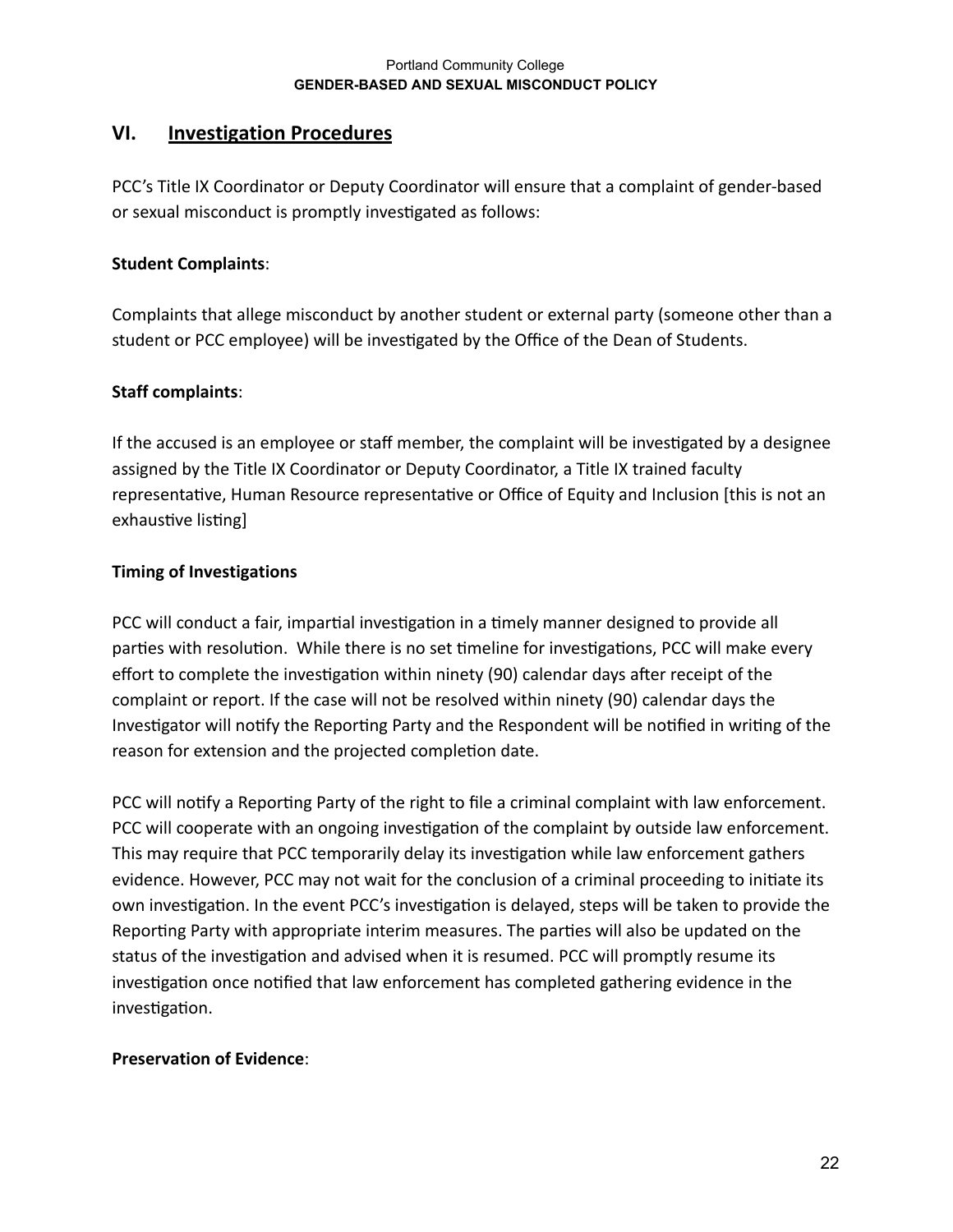PCC's Department of Public Safety upon request, will offer guidance to assist in evidence preservation and will also notify the proper law enforcement agency to respond. The department will also consult and coordinate as needed with law enforcement agencies or forensic experts on the interpretation of any forensic evidence included in the investigation.

### **Information Sharing** :

PCC is in the process of creating MOUs addressing protocols for information sharing with surrounding county and city police agencies.

## **Investigation Result and Sanctions** :

The investigator will conduct an adequate, reliable, and impartial investigation into the allegations and will provide an opportunity for both the Reporting Party and Respondent to present witnesses and other evidence. After reviewing all evidence and supporting documentation, the investigator will prepare a written report of the investigation findings and recommendations to the Title IX Coordinator (discussed in more detail below) to review and determine whether or what sanction or disciplinary action (if any) should be taken.

The Title IX Coordinator will review the investigator's report and findings and work with the appropriate PCC Officials to determine the appropriate remedy (if any), including sanctions or disciplinary actions.

Once a determination has been made on the appropriate remedy (if any), the Title IX Coordinator will issue a written notice of the outcome to the Reporting Party and Respondent.

All findings in the proceedings will be by a preponderance of the evidence, which means that the Title IX Coordinator will determine whether the sum of all the evidence shows that it is more likely than not that the Respondent violated College policy. This standard will be used in any Title IX fact-finding and related proceedings, including any hearings.

The College will also maintain a written record of disciplinary and other action taken by the College, if any, in response to the findings; response and action taken by administrators, including interim and permanent action to address the allegations and findings; and all other written action taken to prevent recurrence of any sexual misconduct incident.

### **Investigation and Confidentiality** :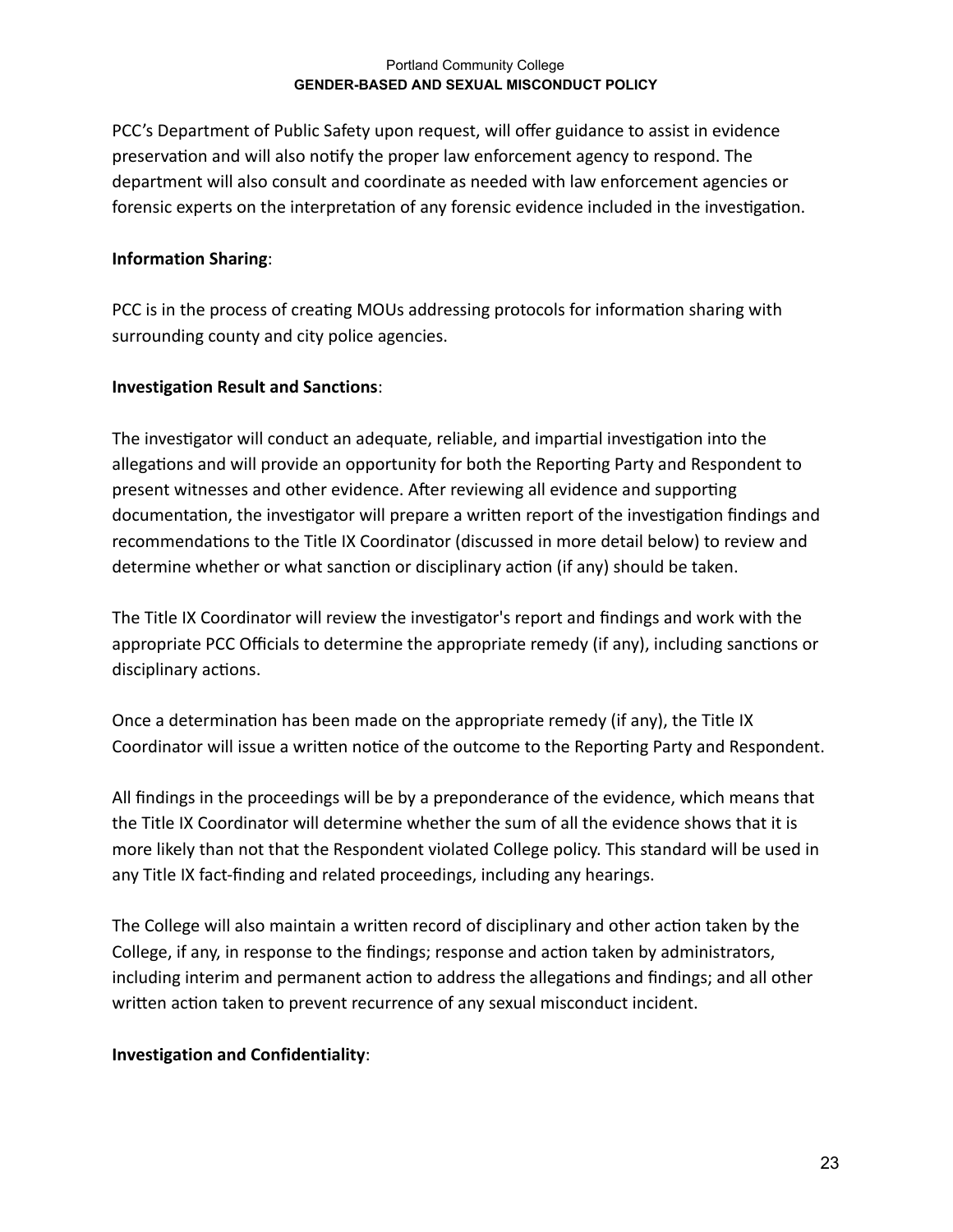In the event that a Reporting Party's request for confidentiality limits PCC's ability to investigate, PCC will take reasonable steps to limit the effects of the alleged acts and prevent their recurrence. Reasonable steps may include increased monitoring, supervision, or security at locations or activities where the misconduct occurred; providing training and education materials for students and employees; revising and publicizing the school's policies on sexual misconduct; and conducting climate surveys regarding sexual misconduct.

## **Employee and Student Sanctions** :

Possible sanctions for employees (list is not exhaustive)

- Verbal warning
- Written warning
- Suspension without pay
- Disciplinary probation
- Transfer
- Last chance agreement
- Dismissal
- Mandatory EAP referral
- Training
- Demotion

Possible sanctions for students (list is not exhaustive)

- Verbal Warning
- Disciplinary Probation
- Limitation of privileges (i.e., restrictions of campus access, courses, etc.)
- Reassignment of classes
- Restitution
- Community Service
- Disciplinary Suspension
- Trespass
- Expulsion
- Other sanctions deemed appropriate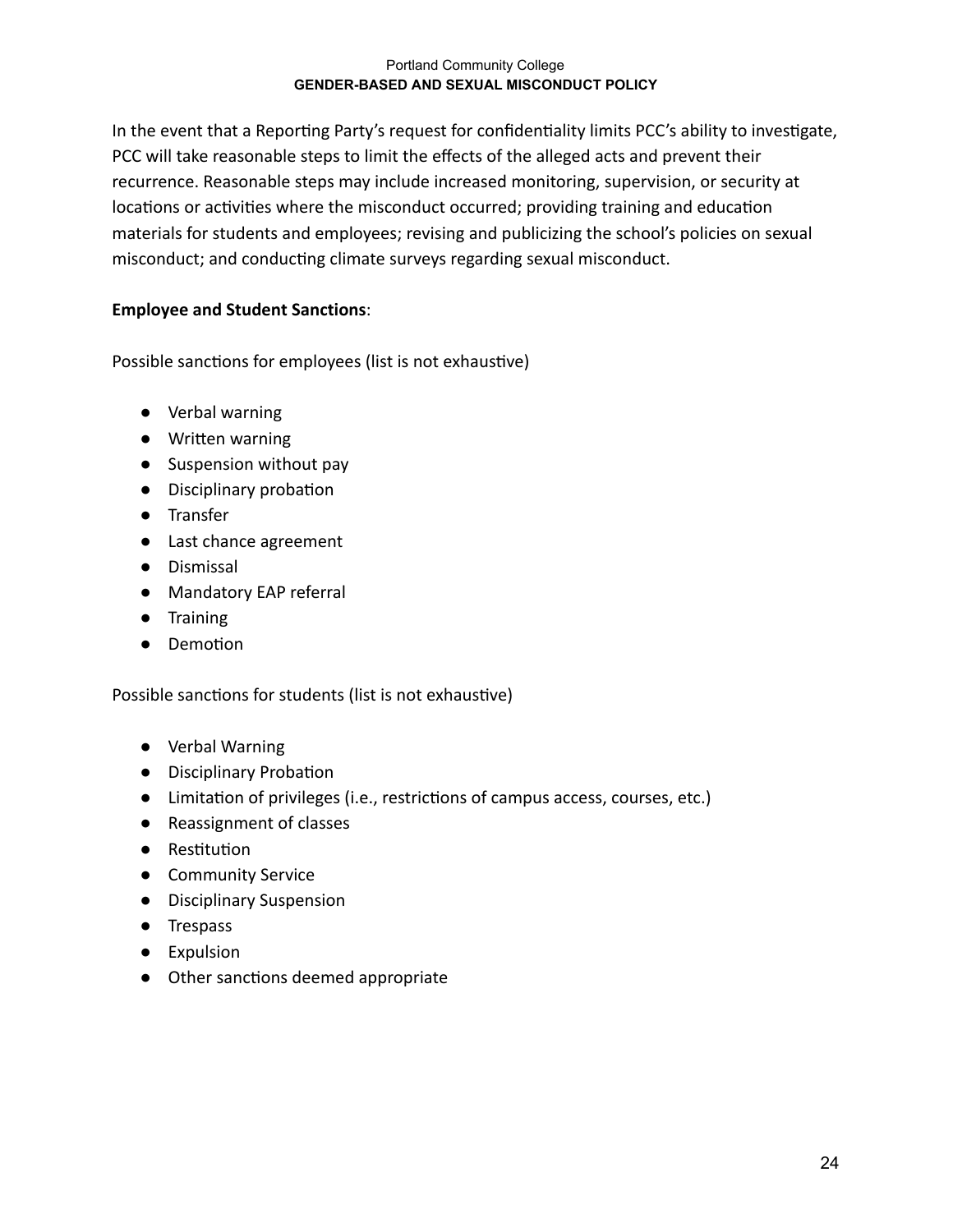## <span id="page-24-0"></span>**VII. Procedures for Employees and Students**

## **Procedures for Employees** :

Sexual Misconduct complaints against PCC employees will be handled in accordance with the procedures outlined in the College's Nondiscrimination and Non-harassment Policy and the process outlined above. These processes should be read to be consistent with one another and in the event of a direct conflict between the two, the Gender Based and Sexual Misconduct policy shall govern. The process for resolving gender-based or sexual misconduct complaints may include some or all of the following actions: informal inquiry and discussion, disciplinary action, or other appropriate action.

The College will not compel a Reporting Party to engage in mediation, to directly confront the Respondent. Mediation, even if voluntary, may not be used in cases involving sexual misconduct.

A Reporting Party or Respondent may appeal the decision on the basis of an alleged failure to follow this Policy. A Reporting Party or Respondent may also submit an appeal disputing the severity of the sanction issued. A Reporting Party or Respondent may do so by submitting a written appeal to the Campus President or designee within 14 calendar days after the notice of outcome described in Section VI (6) above is delivered to the address on record for the Reporting Party. The Campus President or designee shall render a decision on the appeal within 14 calendar days of its submission.

Certain employees (classified staff, management and confidential employees, and faculty/academic professionals) who are subject to discipline may have other processes available pursuant to handbook, statute, or collective bargaining agreement that are not covered by this Policy. For further information on these processes, see the following:

Grievances for Classified Staff: http://www.pcc.edu/hr/contracts/documents/classified-contract/article-24.pdf

Grievances for Management and Confidential Employees: http://www.pcc.edu/hr/contracts/management/section\_16.html

Grievance for Faculty/Academic Professionals (AP): http://www.pcc.edu/hr/contracts/documents/faculty-ap-contract/article25.pdf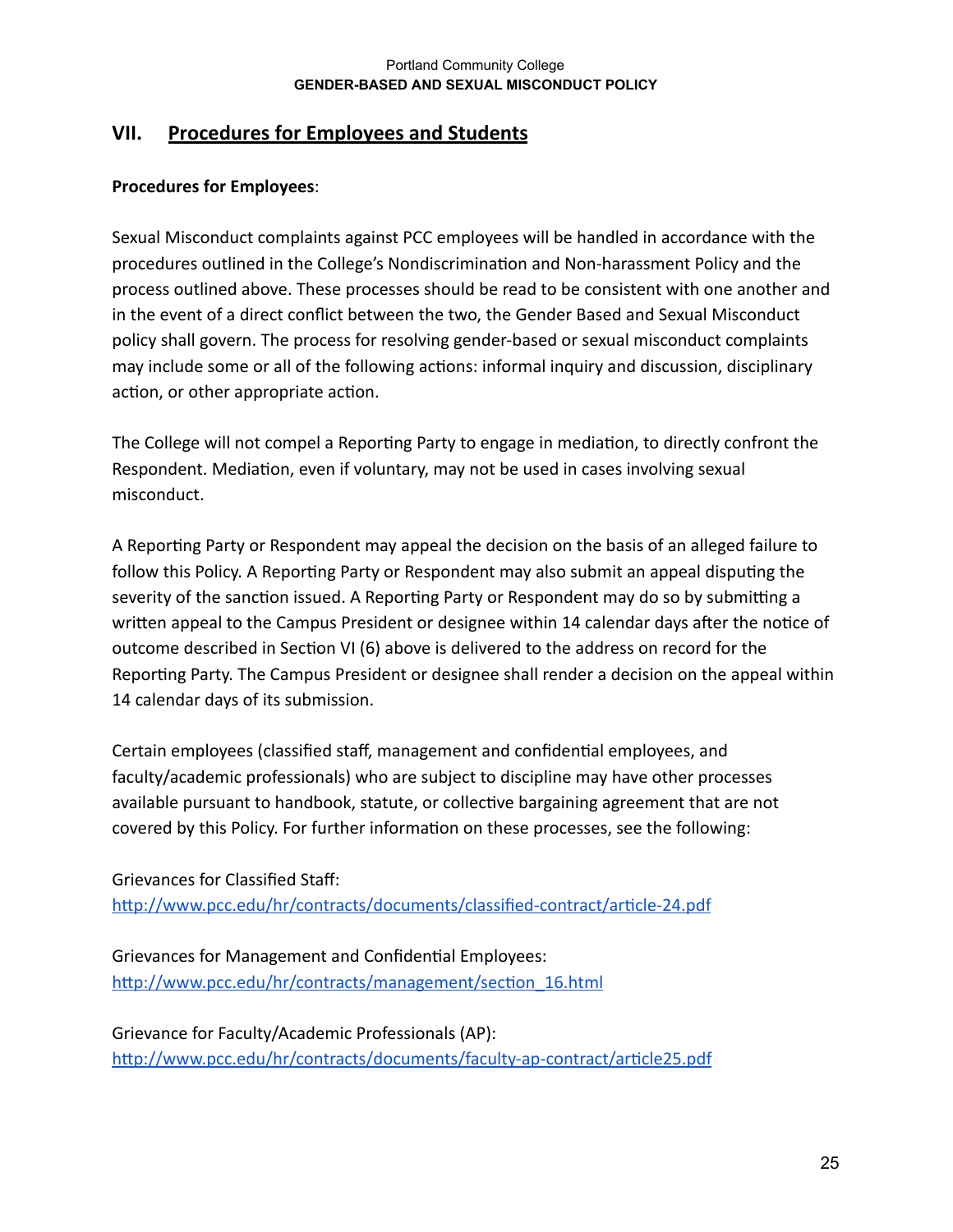A Reporting Party's prior sexual history is not relevant and will not be considered in a grievance process. Where there is a current or ongoing relationship between the Reporting Party and the Respondent and the Respondent alleges consent, the prior sexual history between the parties may be relevant to assess the manner and nature of communications between the parties. As noted in other sections of this policy, however, the mere fact of a current or previous dating or sexual relationship, by itself, is not sufficient to constitute consent. Any prior sexual history of the Reporting Party with other individuals is typically not permitted.

## **Procedures for PCC Students** :

Gender-based or sexual misconduct complaints against PCC students will be handled in accordance with the PCC Policy on Student Conduct and the process outlined in this policy:

Conduct Procedures for Students: http://www.pcc.edu/about/policy/student-rights/documents/student-conduct.pdf

These processes should be read to be consistent with one another and in the event of a direct conflict between the two, Gender-Based Sexual Misconduct Policy shall govern. The process for resolving gender-based or sexual misconduct complaints may include some or all of the following actions: informal inquiry and discussion, disciplinary action, or other appropriate action.

The College will not compel a Reporting Party to engage in mediation, to directly confront the Respondent. Mediation, even if voluntary, may not be used in cases involving sexual misconduct.

A Reporting Party's prior sexual history is not relevant and will not be considered in a conduct process. Where there is a current or ongoing relationship between the Reporting Party and the Respondent and the Respondent alleges consent, the prior sexual history between the parties may be relevant to assess the manner and nature of communications between the parties. As noted in other sections of this policy, however, the mere fact of a current or previous dating or sexual relationship, by itself, is not sufficient to constitute consent. Any prior sexual history of the Reporting Party with other individuals is typically not permitted.

A Reporting Party or Respondent may appeal the decision on the basis of an alleged failure to follow this Policy. A Reporting Party or Respondent may also submit an appeal disputing the severity of the sanction issued. A Reporting Party or Respondent may do so by submitting a written appeal to the Campus President or designee within 14 calendar days after the notice of outcome described in Section VI above is delivered to the address on record for the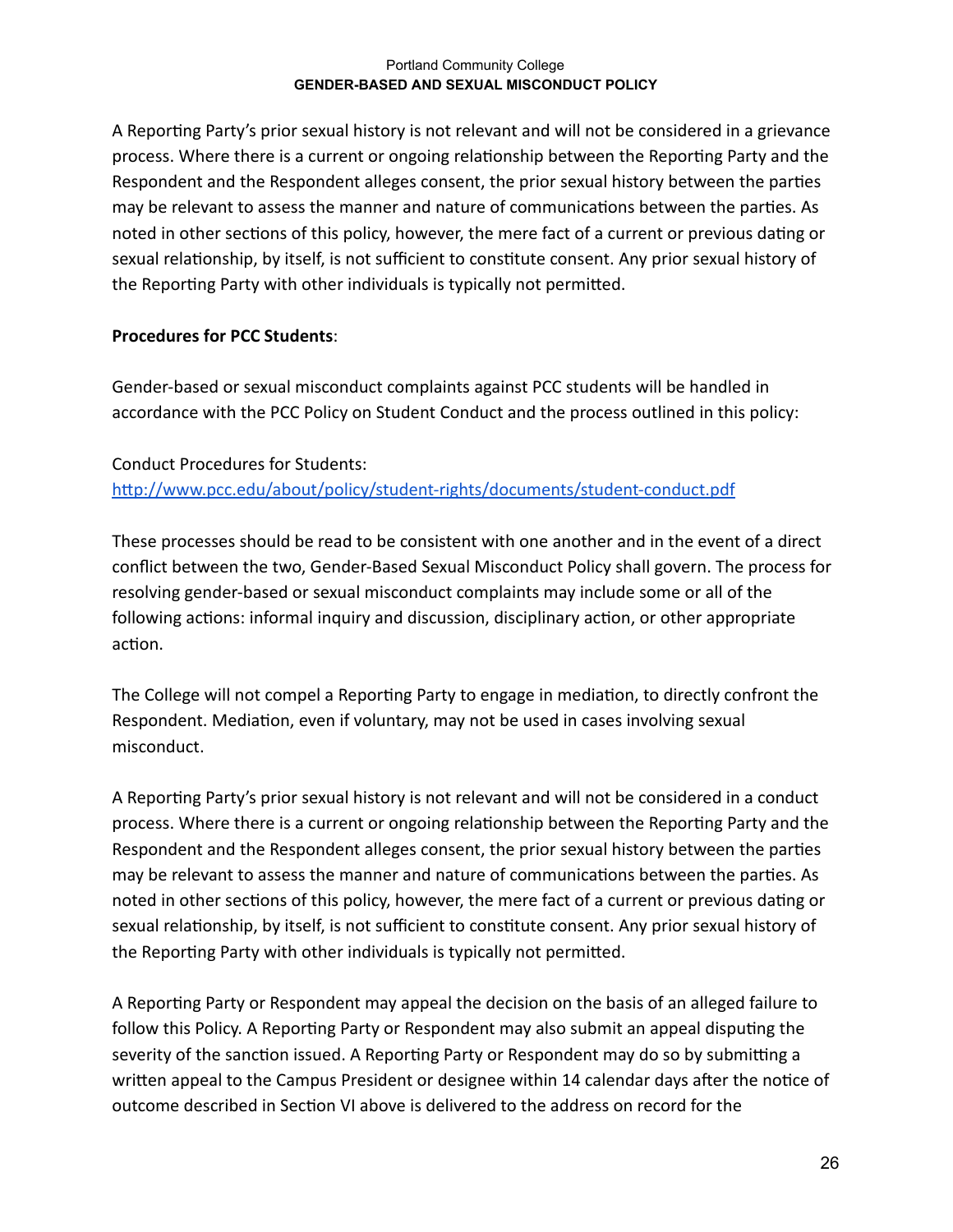Reporting Party. The Campus President or designee shall render a decision on the appeal within 14 calendar days of its submission.

## **Advisors** :

In an investigation, appeal, Grievance (employees), or Conduct Process (students), the Reporting Party and Respondent may choose to be assisted by an advisor. The advisor may accompany the individual to any College investigative, administrative, or adjudicative meeting, including any disciplinary inquiry. The advisor may not speak during the meeting or hearing, address the official(s) conducting the inquiry, or question witnesses.

A Reporting Party and Respondent may also choose to be assisted by an advocate/emotional support person of their choice. To serve as a support person, the individual will be required to meet with the official(s) conducting the inquiry or the Title IX Coordinator in advance of any participation in the proceedings. A WRC Survivor Advocate may serve as a support person for a Reporting Party.

The advocate/support person cannot be a witness in the proceedings. The advocate/support person is a silent and non-participating presence who is there solely to observe and provide moral support during the meeting itself. This person is not to address the official(s) conducting the inquiry except to ask for a short recess if one of the parties requires some time to compose themselves or collect their thoughts. The official(s) conducting the inquiry has the right at all times to determine what constitutes appropriate behavior on the part of a support person and whether the person may remain at the proceedings. While the support person may be present to hear testimony, no written materials are to be shared with support people.

Absent extenuating circumstances, witnesses and others involved in an investigation, inquiry, or hearing are not entitled to have a support person present.

A Reporting Party or Respondent may choose to seek the advice and assistance of an attorney at their own expense. The College will not recognize or enforce agreements between the parties outside of PCC disciplinary procedures.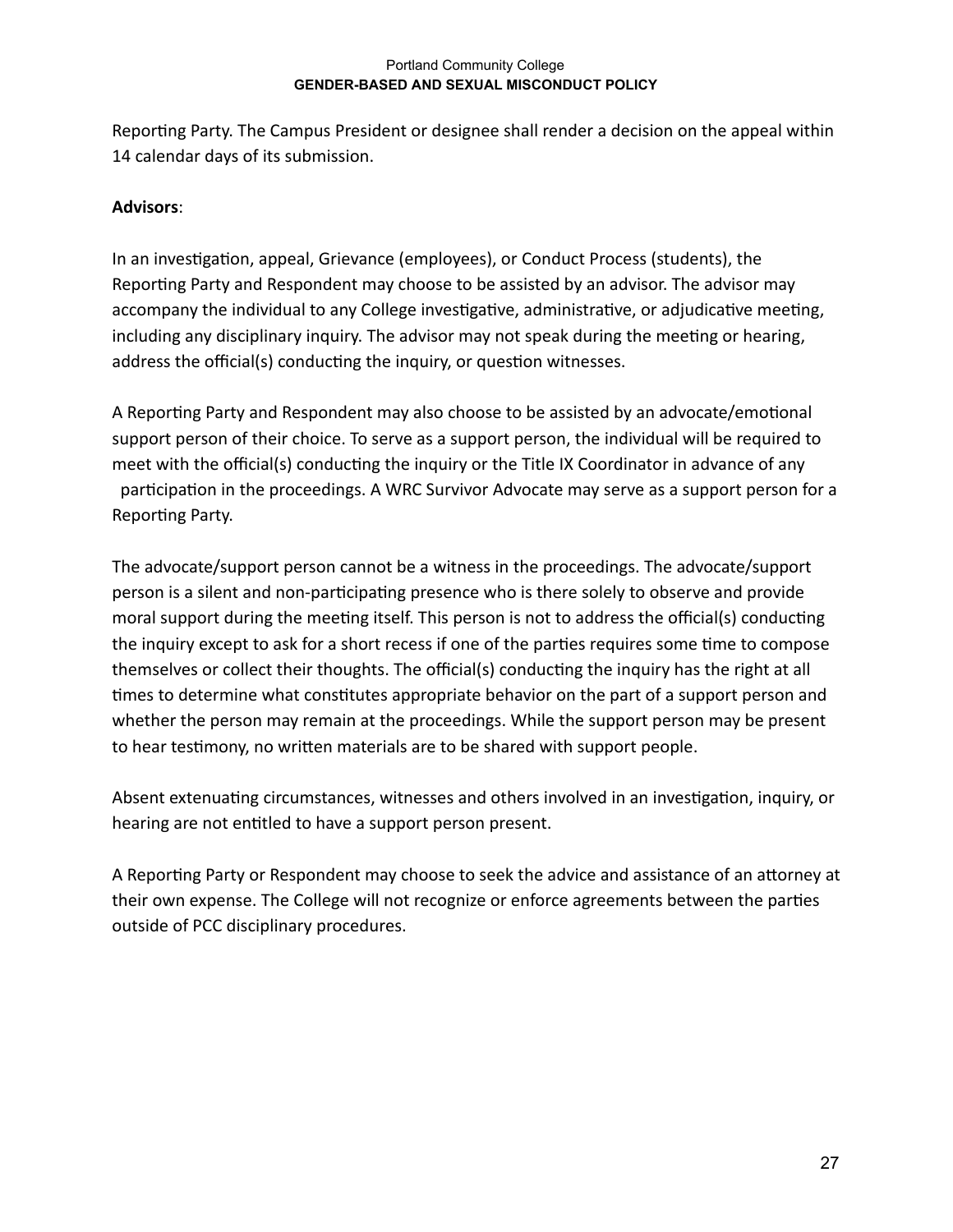## <span id="page-27-0"></span>**VIII. Prevention and Education**

The College is committed to a comprehensive educational and training program to promote awareness of and prevent sex discrimination, including sexual misconduct.

- 1. Mandatory initial and refresher Sexual Harassment Prevention Training (SHPT) for College employees will be provided by the Office of Equity and Inclusion. New employees should complete this training within their first six months of employment with refreshers every two years.
- 2. SHPT includes information on Title IX obligations and the nature and consequences of sexual harassment, including sexual misconduct, and discusses reporting options, resources, and procedures for handling complaints.
- 3. The Vice Presidents, Campus Presidents, and Deans are responsible for ensuring that their employees complete the mandatory SHPT initial and refresher trainings.
- 4. The Office of Equity and Inclusion, Women's Resource Centers, Public Safety, Enrollment and Student Services, Human Resources, and other campus offices promote awareness of and provide additional communication about and training in the prevention of sex discrimination, including sexual misconduct.
- 5. Workshops are offered to College employees and students, both online and in person, to provide sexual harassment prevention education every two years. Additional opportunities are provided by the Office of Equity and Inclusion, Women's Resource Centers, Public Safety, Enrollment and Student Services, Human Resources, and other campus offices to employees and students for education regarding issues of prevention, discrimination, equity, and the impacts of discrimination and unequal treatment on department and classroom climate.
- 6. College employees who are new or are within 90 days of the two-year anniversary of completion of last completed training will receive an email informing them of their requirement with a personalized link to the online course. Alternatively, employees may attend College- approved prevention training offered by the College's Women's Resource Centers, Public

Safety, Enrollment and Student Services, Human Resources and other campus offices.

7. The Women's Resource Centers provide additional training, including bystander intervention training for students and employees and will educate students about the school's sexual misconduct policies.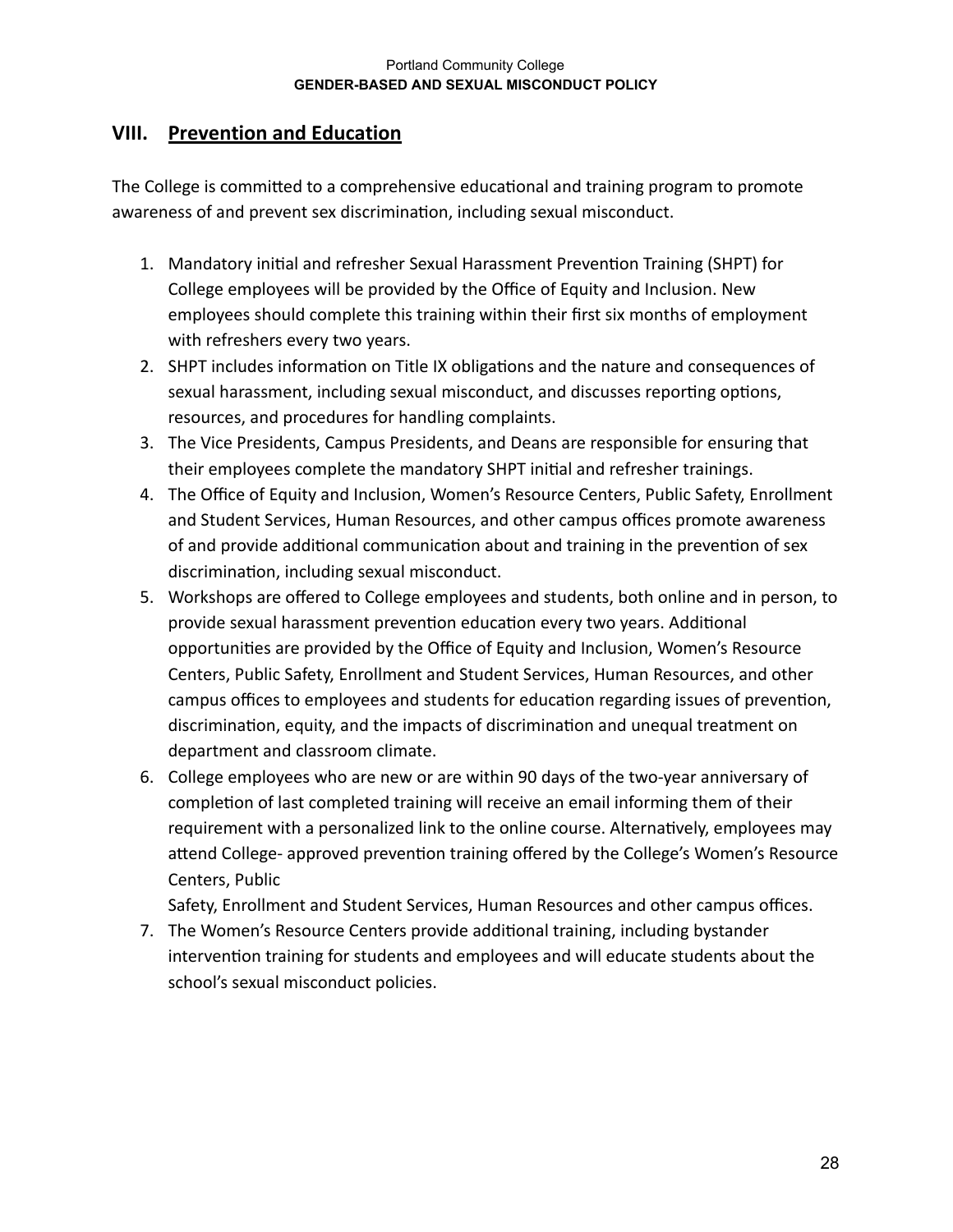# <span id="page-28-0"></span>**IX. Training: Staff and Faculty**

From the Office of Civil Rights in the US Department of Education's April 29, 2014 bulletin, Questions and Answers on Title IX and Sexual Violence, "a school should ensure that staff are capable of providing culturally competent counseling to all Reporting Party's. Thus, a school should ensure that its counselors and other staff who are responsible for receiving and responding to complaints of sexual violence, including investigators and College officials involved in reviewing or processing a complaint under this Policy, receive appropriate training about working with LGBT and gender- nonconforming students and same-sex sexual violence."

Web-based Training: Staff and faculty will be required to go through a web-based training tool that informs them of their responsibilities around Title IX and PCC Policies regarding sexual misconduct.

In-person Training: Additionally there will be a series of trainings conducted in collaboration with the Professional and Organizational Development, the Women's Resource Centers, and the Title IX Coordinator/Title IX Training Coordinator.

## Topics and Venues for Training

- Fall
	- Topics:
		- Students: Know Your IX
		- Staff and Faculty: Know Your IX
		- Staff and Faculty: Where PCC Stands Now with Title IX
	- Venues:
		- In-service
		- New Faculty Institute
		- Part time institute
		- Faculty Department Chair Institute
- Winter
	- Topics:
		- Students: Know Your IX
		- Staff and Faculty: SA Prevention 101
		- Staff and Faculty: SA Victim Advocacy 101
- Spring
	- Topics:
		- Students: Know Your IX
		- Staff and Faculty: Updated; Where PCC Stands Now with Title IX